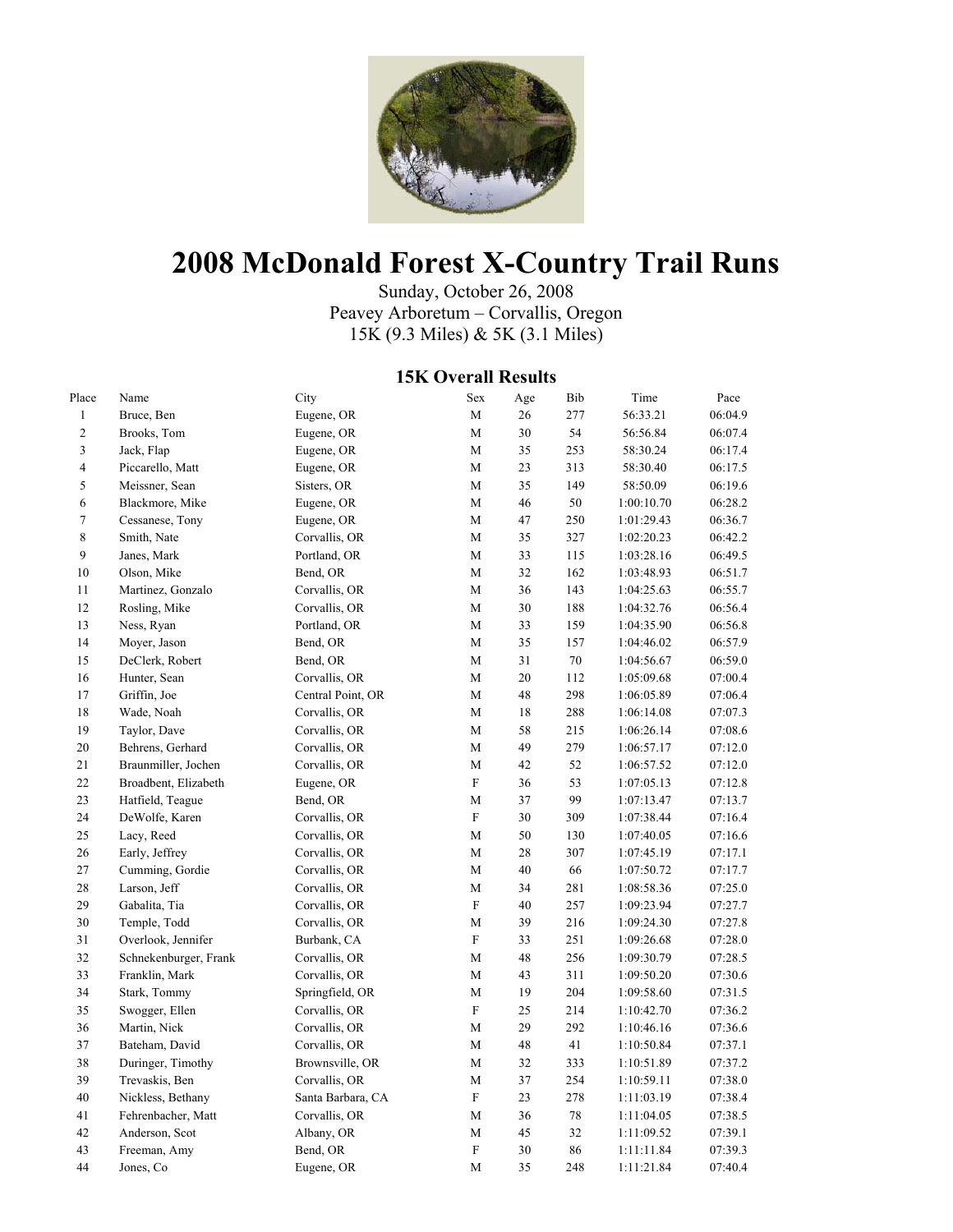| 45     | Chose, Brenton     | Halsey, OR      | $\mathbf M$               | 23     | 59          | 1:11:28.93 | 07:41.2 |
|--------|--------------------|-----------------|---------------------------|--------|-------------|------------|---------|
| 46     | Stephens, Cary     | Corvallis, OR   | $\mathbf M$               | 39     | 324         | 1:11:33.51 | 07:41.7 |
| 47     | Kilcher, Levi      | Corvallis, OR   | $\mathbf M$               | 27     | 310         | 1:11:44.84 | 07:42.9 |
| 48     | Storie, Tyler      | Portland, OR    | $\mathbf M$               | 24     | 208         | 1:12:00.76 | 07:44.6 |
| 49     | Hermes, Uwe        | Portland, OR    | $\mathbf M$               | 34     | 104         | 1:12:08.49 | 07:45.4 |
| 50     | Renich, Ben        | Eugene, OR      | $\mathbf M$               | 34     | 178         | 1:12:21.79 | 07:46.9 |
| 51     | Hare, Michael      | Corvallis, OR   | $\mathbf M$               | 48     | 96          | 1:13:04.20 | 07:51.4 |
| 52     | Smith, Craig       | Corvallis, OR   | $\mathbf M$               | 31     | 198         | 1:13:13.01 | 07:52.4 |
| 53     | Terlecki, Gary     | Salem, OR       | $\mathbf M$               | 33     | 218         | 1:13:19.11 | 07:53.0 |
| 54     | Law, Randall       | Corvallis, OR   | $\mathbf M$               | 53     | 133         | 1:13:26.25 | 07:53.8 |
| 55     | Zahler, David      | Corvallis, OR   | $\mathbf M$               | 39     | 305         | 1:13:54.17 | 07:56.8 |
| 56     | Daly, Sean         | Corvallis, OR   | $\mathbf M$               | 22     | 68          | 1:13:54.59 | 07:56.8 |
| 57     | Burkhart, Isaiah   | Corvallis, OR   | $\mathbf M$               | 25     | 55          | 1:13:54.80 | 07:56.9 |
| 58     | Glender, Todd      | Eugene, OR      | $\mathbf M$               | 36     | 91          | 1:14:00.59 | 07:57.5 |
| 59     | Cochran, Shane     | Bend, OR        | $\mathbf M$               | 29     | $60\,$      | 1:14:15.55 | 07:59.1 |
| 60     | Stark, Jim         | Springfield, OR | $\mathbf M$               | 53     | 205         | 1:14:16.53 | 07:59.2 |
| 61     | Svendsen, Scott    | Corvallis, OR   | $\mathbf M$               | 20     | 269         | 1:14:25.77 | 08:00.2 |
| 62     | Ball, Kristen      | Roseburg, OR    | $\mathbf F$               | 45     | 39          | 1:14:27.79 | 08:00.4 |
| 63     | Jensen, Chris      | Portland, OR    | $\mathbf M$               | 48     | 283         | 1:14:47.00 | 08:02.5 |
| 64     | LaCava, Clem       | Corvallis, OR   | $\mathbf M$               | 60     | 129         | 1:14:50.97 | 08:02.9 |
| 65     | Narland, Mel       | Corvallis, OR   | ${\bf F}$                 | 32     | 308         | 1:14:51.99 | 08:03.0 |
| 66     | McMorris, Regan    | Corvallis, OR   | $\mathbf M$               | 45     | 147         | 1:14:56.45 | 08:03.5 |
| 67     | Morse, Steve       | Bend, OR        | $\mathbf M$               | 51     | 154         | 1:15:06.06 | 08:04.5 |
| 68     | Idema, Peter       | Corvallis, OR   | $\mathbf M$               | 57     | 113         | 1:15:13.93 | 08:05.4 |
| 69     | Bell, Kathleen     | Corvallis, OR   | ${\bf F}$                 | 40     | 255         | 1:15:26.89 | 08:06.8 |
| 70     | Kimbrel, Jeff      | Corvallis, OR   | $\mathbf M$               | 31     | 125         | 1:16:05.35 | 08:10.9 |
| 71     | Terlecki, Ryan     | Sublimity, OR   | $\mathbf M$               | 29     | 219         | 1:16:18.52 | 08:12.3 |
| 72     | Mosley, Joe        | Eugene, OR      | $\mathbf M$               | 54     | 155         | 1:16:21.77 | 08:12.7 |
| 73     | Feldmann, James    | Corvallis, OR   | $\mathbf M$               | 34     | 247         | 1:16:23.69 | 08:12.9 |
| 74     | Freeman, Monica    | Bend, OR        | $\mathbf F$               | 35     | $\bf 87$    | 1:17:15.94 | 08:18.5 |
| 75     | Fuller, Christian  | Dallas, OR      | $\mathbf M$               | 33     | 272         | 1:17:53.95 | 08:22.6 |
| 76     | Cordier, Tom       | Corvallis, OR   | $\mathbf M$               | 45     | 290         | 1:18:02.36 | 08:23.5 |
| 77     | Sullivan, Brandy   | Cor vallis, OR  | $\mathbf F$               | 33     | 295         | 1:18:13.74 | 08:24.7 |
| 78     | Hall, Stanley      | Eugene, OR      | $\mathbf M$               | 54     | 94          | 1:18:23.68 | 08:25.8 |
| 79     | Young, Mike        | Corvallis, OR   | $\mathbf M$               | 50     | 241         | 1:18:58.16 | 08:29.5 |
| $80\,$ | Klinkner, Olivia   | Corvallis, OR   | $\boldsymbol{\mathrm{F}}$ | 28     | 258         | 1:19:03.23 | 08:30.0 |
| 81     | Heiner, Dan        | Astoria, OR     | $\mathbf M$               | 53     | 102         | 1:19:19.77 | 08:31.8 |
| 82     | McCarty, Deb       | Corvallis, OR   | $\mathbf F$               | 50     | 260         | 1:19:22.65 | 08:32.1 |
| 83     | McCarty, Mark      | Corvallis, OR   | $\mathbf M$               | 45     | 259         | 1:19:22.91 | 08:32.1 |
| 84     | Howard, Christina  | Eugene, OR      | $\boldsymbol{\mathrm{F}}$ | 37     | 336         | 1:19:46.83 | 08:34.7 |
| 85     | Jarmain, Brad      | Philomath, OR   | $\mathbf M$               | 25     | 117         | 1:20:02.73 | 08:36.4 |
| 86     | Furnari, Vince     | Veneta, OR      | $\mathbf M$               | 31     | 89          | 1:20:12.63 | 08:37.5 |
| 87     | Crisostomo, Manuel | Corvallis, OR   | $\mathbf M$               | $25\,$ | 344         | 1:20:31.13 | 08:39.5 |
| $88\,$ | Campbell, Janet    | Salem, OR       | ${\bf F}$                 | 35     | 276         | 1:20:32.78 | 08:39.7 |
| 89     | Rideout, Dan       | Salem, OR       | M                         | 48     | 181         | 1:20:40.33 | 08:40.5 |
| 90     | Phillips, Colby    | Eugene, OR      | $\mathbf M$               | 33     | 167         | 1:20:40.75 | 08:40.5 |
| 91     | Fischer, Richard   | Astoria, OR     | $\mathbf M$               | 64     | $8\sqrt{1}$ | 1:20:51.27 | 08:41.6 |
| 92     | Kayes, Chase       | Corvallis, OR   | $\mathbf M$               | 34     | 123         | 1:20:52.34 | 08:41.8 |
| 93     | Risinger, Brenda   | Albany, OR      | ${\bf F}$                 | 38     | 346         | 1:20:52.73 | 08:41.8 |
| 94     | Littlehales, Tonya | Bend, OR        | $\boldsymbol{\mathrm{F}}$ | 36     | 135         | 1:21:18.24 | 08:44.5 |
| 95     | Kruis, Scott       | Corvallis, OR   | M                         | 47     | 325         | 1:21:20.16 | 08:44.7 |
| 96     | Kirsten, Geoff     | Corvallis, OR   | $\mathbf M$               | 35     | 126         | 1:21:22.20 | 08:45.0 |
| 97     | Kanyuch, Jeff      | Corvallis, OR   | $\mathbf M$               | 40     | 332         | 1:21:23.31 | 08:45.1 |
| 98     | Larsen, Sean       | Portland, OR    | $\mathbf M$               | 40     | 131         | 1:21:43.19 | 08:47.2 |
| 99     | Engelmann, Mike    | Eugene, OR      | $\mathbf M$               | 39     | 343         | 1:21:57.87 | 08:48.8 |
| 100    | Keener, Sean       | Cor vallis, OR  | $\mathbf M$               | 35     | 296         | 1:22:00.34 | 08:49.1 |
| 101    | Tobin, Jeff        | Corvallis, OR   | $\mathbf M$               | 47     | 225         | 1:22:09.87 | 08:50.1 |
| 102    | McCoy, Randy       | Philomath, OR   | $\mathbf M$               | 47     | 275         | 1:22:28.92 | 08:52.1 |
| 103    | Albers, Kelly      | Albany, OR      | $\boldsymbol{\mathrm{F}}$ | 33     | 29          | 1:22:31.34 | 08:52.4 |
| 104    | Kupeli, Mehmet     | Corvallis, OR   | $\mathbf M$               | 50     | 127         | 1:22:41.78 | 08:53.5 |
| 105    | Christie, Tim      | Eugene, OR      | $\mathbf M$               | 46     | 334         | 1:22:51.71 | 08:54.6 |
| 106    | Johnson, Bethany   | Eugene, OR      | ${\bf F}$                 | 34     | 122         | 1:22:58.18 | 08:55.3 |
| 107    | Beckner, Rod       | Jefferson, OR   | $\mathbf M$               | 43     | 43          | 1:23:10.39 | 08:56.6 |
| 108    | Daly, Christopher  | Corvallis, OR   | $\mathbf M$               | 53     | 69          | 1:23:20.97 | 08:57.7 |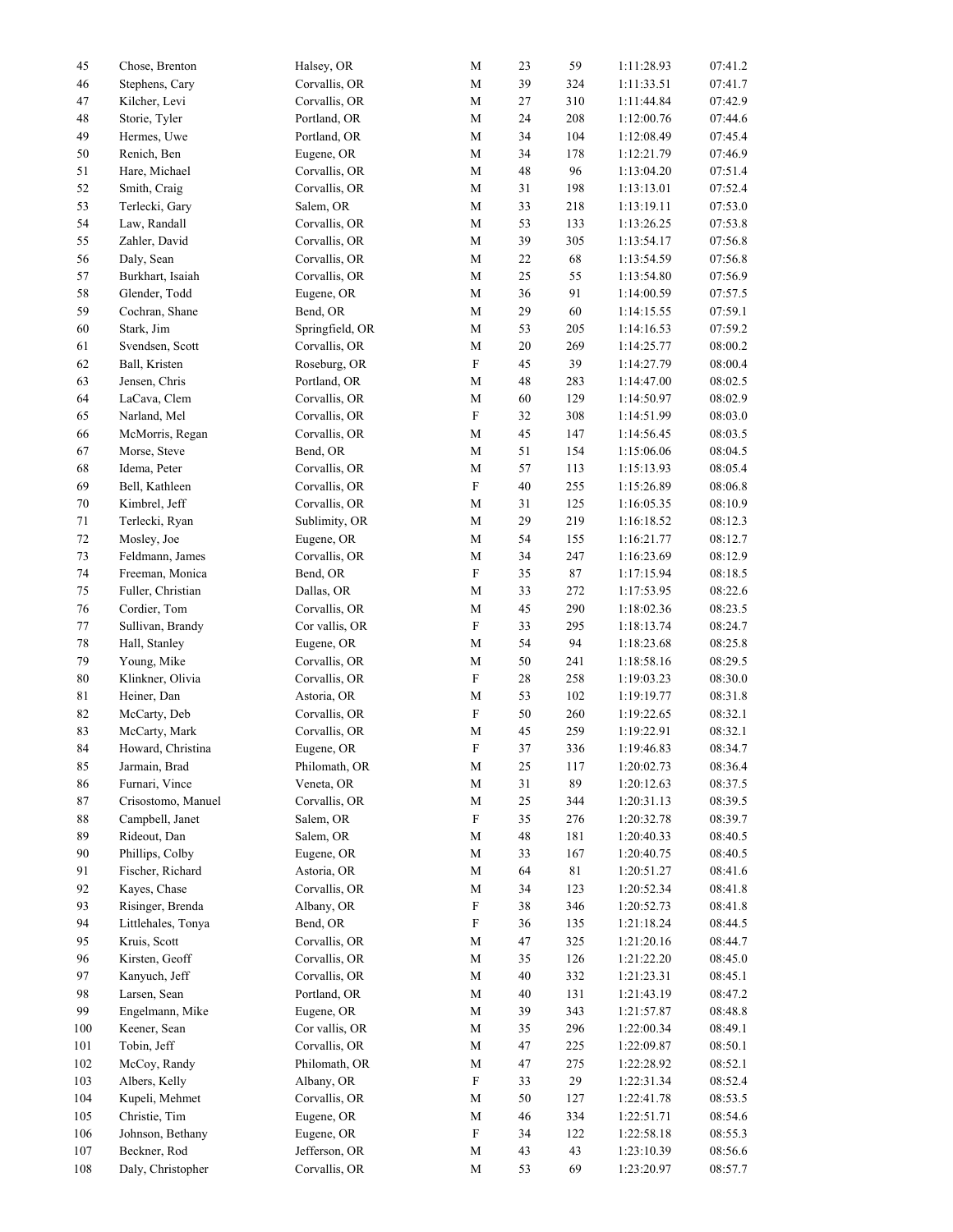| 109 | Hooker, Kevin                     | Portland, OR     | M                         | 31     | 320 | 1:23:23.02 | 08:58.0 |
|-----|-----------------------------------|------------------|---------------------------|--------|-----|------------|---------|
| 110 | Ries, Phoenix                     | Corvallis, OR    | $\mathbf F$               | 47     | 183 | 1:23:25.55 | 08:58.2 |
| 111 | Rosenlicht, Giovanna              | Corvallis, OR    | $\boldsymbol{\mathrm{F}}$ | 48     | 187 | 1:23:34.07 | 08:59.1 |
| 112 | Maxwell, Shandi                   | Salem, OR        | $\mathbf F$               | 31     | 145 | 1:23:51.80 | 09:01.1 |
| 113 | Hasegawa, Geof                    | Bend, OR         | $\mathbf M$               | 36     | 97  | 1:24:25.38 | 09:04.7 |
| 114 | Nile, Christine                   | Salem, OR        | $\mathbf F$               | 52     | 326 | 1:24:29.54 | 09:05.1 |
| 115 | Cox, Matt                         | Corvallis, OR    | $\mathbf M$               | 34     | 64  | 1:24:33.84 | 09:05.6 |
| 116 | Rogers, Sharon                    | Noti, OR         | $\rm F$                   | 47     | 186 | 1:24:39.84 | 09:06.2 |
| 117 | Macuga, Kristen                   | Eugene, OR       | $\mathbf F$               | 31     | 139 | 1:24:44.68 | 09:06.7 |
| 118 | Mathew, Stuart                    | Vancouver, WA    | $\mathbf M$               | 45     | 144 | 1:25:00.94 | 09:08.5 |
| 119 | Milbradt, Michael                 | Harrisburg, OR   | $\mathbf M$               | 43     | 273 | 1:25:19.18 | 09:10.4 |
| 120 | Vaughn, Phil                      | Springfield, OR  | $\mathbf M$               | 62     | 229 | 1:25:26.15 | 09:11.2 |
| 121 | Bingham, Nathaniel                | Bend, OR         | $\mathbf M$               | $28\,$ | 48  | 1:25:28.83 | 09:11.5 |
| 122 | Rivers, Jim                       | Corvallis, OR    | $\mathbf M$               | 34     | 184 | 1:25:31.16 | 09:11.7 |
| 123 | Collantes, Carlos                 | Portland, OR     | $\mathbf M$               | 31     | 63  | 1:25:35.35 | 09:12.2 |
| 124 | Nuna, Sergio                      | Eugene, OR       | $\mathbf M$               | 41     | 340 | 1:25:37.43 | 09:12.4 |
| 125 | Miller, Glenn                     | Glenmoore, PA    | $\mathbf M$               | 64     | 285 | 1:25:39.03 | 09:12.6 |
| 126 | Silverio, Jan                     | Corvallis, OR    | $\mathbf M$               | 56     | 195 | 1:25:40.69 | 09:12.8 |
| 127 | Edwards, Leah                     | Corvallis, OR    | $\mathbf F$               | 26     | 76  | 1:25:42.07 | 09:12.9 |
| 128 | Calvert, Alan                     | Corvallis, OR    | ${\bf M}$                 | 34     | 57  | 1:25:48.54 | 09:13.6 |
| 129 | Kharitonova, Yuliya               | Salem, OR        | $\boldsymbol{\mathrm{F}}$ | 28     | 124 | 1:26:06.26 | 09:15.5 |
| 130 | Kregal, Joe                       | Cor vallis, OR   | $\mathbf M$               | 64     | 321 | 1:26:33.48 | 09:18.4 |
| 131 | Smoluk, Alexis                    | Blue River, OR   | $\rm F$                   | 32     | 199 | 1:26:57.64 | 09:21.0 |
| 132 |                                   | Powell Butte, OR | $\boldsymbol{\mathrm{F}}$ | 50     |     |            | 09:22.5 |
|     | McLean, Ina                       |                  | $\rm F$                   |        | 146 | 1:27:10.80 |         |
| 133 | Mosley, Sharon<br>Rabenold, Peter | Eugene, OR       |                           | 45     | 156 | 1:27:28.40 | 09:24.3 |
| 134 |                                   | Corvallis, OR    | ${\bf M}$                 | 47     | 287 | 1:27:58.11 | 09:27.5 |
| 135 | Camacho, Edward                   | Dallas, OR       | $\mathbf M$               | 57     | 58  | 1:28:09.69 | 09:28.8 |
| 136 | Hooton, Tim                       | Springfield, OR  | $\mathbf M$               | 57     | 106 | 1:28:16.03 | 09:29.5 |
| 137 | Thramen, Ginger                   | Eugene, OR       | $\mathbf F$               | 48     | 245 | 1:28:21.48 | 09:30.1 |
| 138 | VanDoren, Rita                    | Albany, OR       | $\mathbf F$               | 42     | 228 | 1:28:31.34 | 09:31.1 |
| 139 | Beaderstadt, Blair                | Corvallis, OR    | $\mathbf M$               | 34     | 329 | 1:28:37.33 | 09:31.8 |
| 140 | Ramirez, Alejandro                | Albany, OR       | $\mathbf M$               | 28     | 175 | 1:28:53.30 | 09:33.5 |
| 141 | Rockey, Martha                    | Corvallis, OR    | $\rm F$                   | 49     | 185 | 1:28:56.83 | 09:33.9 |
| 142 | O'Leavey, Mark                    | Portland, OR     | ${\bf M}$                 | 36     | 331 | 1:29:07.54 | 09:35.0 |
| 143 | Hunter, Bart                      | Corvallis, OR    | $\mathbf M$               | 52     | 111 | 1:29:10.34 | 09:35.3 |
| 144 | Simpson, Dayna                    | Corvallis, OR    | $\mathbf F$               | 34     | 341 | 1:29:16.47 | 09:36.0 |
| 145 | Byrne, Peter                      | Corvallis, OR    | $\mathbf M$               | 22     | 56  | 1:29:17.65 | 09:36.1 |
| 146 | Carver, Jason                     | portland, OR     | $\mathbf M$               | 28     | 297 | 1:29:19.81 | 09:36.3 |
| 147 | Grant, Randy                      | McMinneville, OR | $\mathbf M$               | 43     | 284 | 1:29:21.42 | 09:36.5 |
| 148 | Tentser, David                    | Corvallis, OR    | $\mathbf M$               | 26     | 217 | 1:29:24.35 | 09:36.8 |
| 149 | Mangin, Melanie                   | Bend, OR         | $\boldsymbol{\mathrm{F}}$ | 46     | 142 | 1:29:39.28 | 09:38.4 |
| 150 | Storch, Ariel                     | Corvallis, OR    | $\mathbf F$               | 26     | 207 | 1:29:46.14 | 09:39.2 |
| 151 | Blea, Carol                       | Salem, OR        | F                         | 39     | 51  | 1:30:13.48 | 09:42.1 |
| 152 | Noble, Scott                      | Eugene, OR       | $\mathbf M$               | 32     | 160 | 1:30:14.94 | 09:42.3 |
| 153 | Porter, Mark                      | Corvallis, OR    | $\mathbf M$               | 31     | 170 | 1:30:18.25 | 09:42.6 |
| 154 | Smith, Kara                       | Corvallis, OR    | $\boldsymbol{\mathrm{F}}$ | 34     | 328 | 1:30:20.34 | 09:42.8 |
| 155 | Leigh, Dave                       | Corvallis, OR    | $\mathbf M$               | 47     | 134 | 1:30:27.87 | 09:43.6 |
| 156 | Hill, Marla                       | Corvallis, OR    | $\mathbf F$               | 27     | 105 | 1:30:32.36 | 09:44.1 |
| 157 | Larson, Niki                      | Portland, OR     | $\boldsymbol{\mathrm{F}}$ | 42     | 132 | 1:30:34.33 | 09:44.3 |
| 158 | Johnson, William                  | Bend, OR         | M                         | 65     | 120 | 1:31:07.69 | 09:47.9 |
| 159 | Bales, Philipp                    | Tualatin, OR     | $\mathbf M$               | 46     | 37  | 1:31:10.83 | 09:48.3 |
| 160 | Maderos, Chantelle                | Eugene, OR       | $\boldsymbol{\mathrm{F}}$ | 42     | 140 | 1:31:29.96 | 09:50.3 |
| 161 | Stubenracch, Mindy                | Salem, OR        | $\mathbf F$               | 41     | 210 | 1:31:43.80 | 09:51.8 |
| 162 | Joerger, Robert                   | Salem, OR        | $\mathbf M$               | 59     | 312 | 1:32:00.14 | 09:53.6 |
| 163 | Williams, Aimee                   | Corvallis, OR    | $\mathbf F$               | 39     | 238 | 1:32:44.15 | 09:58.3 |
| 164 | Wendt, Bill                       | Beaverton, OR    | $\mathbf M$               | 51     | 233 | 1:32:52.95 | 09:59.2 |
| 165 | Thomas, Lauri                     | Creswell, OR     | $\boldsymbol{\mathrm{F}}$ | 48     | 221 | 1:32:57.80 | 09:59.8 |
| 166 | Collantes, Kristen                | Portland, OR     | F                         | 27     | 62  | 1:32:58.59 | 09:59.8 |
| 167 | Benson, Mary                      | Corvallis, OR    | $\boldsymbol{\mathrm{F}}$ | 49     | 45  | 1:33:17.45 | 10:01.9 |
| 168 | McGrath, Heather                  | Portland, OR     | $\boldsymbol{\mathrm{F}}$ | 33     | 293 | 1:33:18.53 | 10:02.0 |
| 169 | Schutfort, Julianne               | Corvallis, OR    | $\mathbf F$               | 43     | 193 | 1:34:06.35 | 10:07.1 |
| 170 | Johnson, Nalisha                  | Corvallis, OR    | $\mathbf F$               | 26     | 121 | 1:34:09.37 | 10:07.5 |
| 171 | Schneider, Hannah                 | Corvallis, OR    | $\mathbf F$               | 42     | 191 | 1:34:12.15 | 10:07.8 |
| 172 | Menke, Carolyn                    | Corvallis, OR    | $\mathbf F$               | 31     | 150 | 1:34:29.71 | 10:09.6 |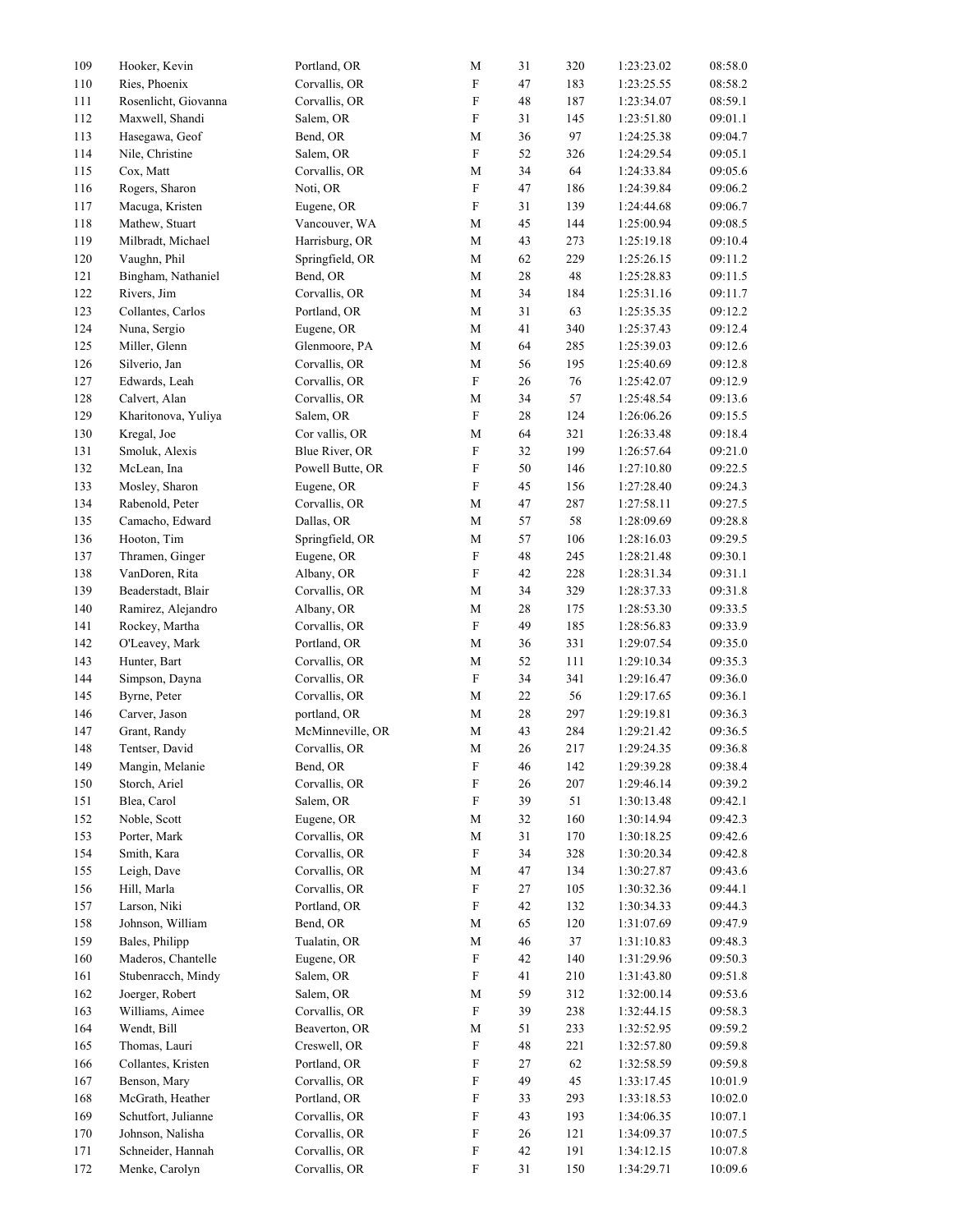| 173 | Wilde, Rayna            | Pleasant Hill, OR | $\boldsymbol{\mathrm{F}}$ | 32     | 236     | 1:34:51.58 | 10:12.0 |
|-----|-------------------------|-------------------|---------------------------|--------|---------|------------|---------|
| 174 | Horning, Matt           | Corvallis, OR     | $\mathbf M$               | 33     | 108     | 1:34:58.95 | 10:12.8 |
| 175 | Rumage, Jamie           | Corvallis, OR     | $\boldsymbol{\mathrm{F}}$ | 34     | 190     | 1:35:20.15 | 10:15.1 |
| 176 | Lunsmann, Lars          | Albany, OR        | $\mathbf M$               | 45     | 270     | 1:35:21.17 | 10:15.2 |
| 177 | Aponte, Doris           | Lebanon, OR       | F                         | 54     | 34      | 1:35:31.65 | 10:16.3 |
| 178 | Richie, Adrianne        | Otis, OR          | $\boldsymbol{\mathrm{F}}$ | 38     | 180     | 1:35:37.84 | 10:17.0 |
| 179 | Fine, Elizabeth         | Eugene, OR        | $\boldsymbol{\mathrm{F}}$ | 40     | 79      | 1:36:01.15 | 10:19.5 |
| 180 | Pool, Suzan             | Astoria, OR       | $\mathbf F$               | 40     | 243     | 1:36:07.25 | 10:20.1 |
| 181 | Behnnin, Michael        | Gresham, OR       | $\mathbf M$               | 32     | 44      | 1:36:11.23 | 10:20.6 |
| 182 | Bentley, Anne           | Portland, OR      | $\mathbf F$               | 33     | 46      | 1:36:25.54 | 10:22.1 |
| 183 | Lea, Tom                | Portland, OR      | $\mathbf M$               | 48     | 337     | 1:36:46.98 | 10:24.4 |
| 184 | Schwemann, Sonia        | The Dalles, OR    | $\mathbf F$               | 44     | 282     | 1:36:48.73 | 10:24.6 |
| 185 | Lindeman, April         | Corvallis, OR     | F                         | 28     | 302     | 1:36:50.24 | 10:24.8 |
| 186 | Finch, Deb              | Eugene, OR        | $\boldsymbol{\mathrm{F}}$ | 50     | 262     | 1:36:51.44 | 10:24.9 |
| 187 | Dent, Liz               | Corvallis, OR     | ${\bf F}$                 | 99     | 286     | 1:36:56.79 | 10:25.5 |
| 188 | Neal, Carly             | Monmouth, OR      | $\boldsymbol{\mathrm{F}}$ | 50     | 300     | 1:37:02.19 | 10:26.0 |
| 189 | Cohen, Alysia           | Corvallis, OR     | F                         | 30     | 61      | 1:37:16.35 | 10:27.6 |
| 190 | Storm, Janna            | Corvallis, OR     | F                         | 40     | 209     | 1:37:19.14 | 10:27.9 |
| 191 | Asleson, Elke-Marion    | Albany, OR        | F                         | 56     | 35      | 1:37:24.43 | 10:28.4 |
| 192 | Stafford, Sally         | Corvallis, OR     | $\boldsymbol{\mathrm{F}}$ | 63     | 202     | 1:37:29.54 | 10:29.0 |
| 193 | Milonov, Pavel          | Corvallis, OR     | $\mathbf M$               | 44     | 152     | 1:37:45.47 | 10:30.7 |
| 194 | Mollahan, Tani          | Yamhill, OR       | $\boldsymbol{\mathrm{F}}$ | 43     | 153     | 1:37:52.48 | 10:31.4 |
| 195 | Nugent, Kathy           | Aumsville, OR     | F                         | 46     | 271     | 1:37:59.40 | 10:32.2 |
| 196 | Fuerte, Melissa         | Salem, OR         | $\boldsymbol{\mathrm{F}}$ | 34     | $88\,$  | 1:38:11.21 | 10:33.5 |
| 197 | Terwilliger, Erin Leigh | Corvallis, OR     | $\boldsymbol{\mathrm{F}}$ | 22     | 220     | 1:38:14.90 | 10:33.9 |
| 198 | Tice, Amy               | Corvallis, OR     | $\boldsymbol{\mathrm{F}}$ | 20     | 222     | 1:38:19.31 | 10:34.3 |
| 199 | Lorensen, Rob           | Corvallis, OR     | $\mathbf M$               | 52     | 137     | 1:38:23.36 | 10:34.8 |
| 200 | Garrett, Becky          | Corvallis, OR     | F                         | 60     | 90      | 1:38:28.04 | 10:35.3 |
| 201 | Willhite, Becky         | Salem, OR         | F                         | 37     | 237     | 1:38:38.68 | 10:36.4 |
| 202 | Soates, Lina            | Corvallis, OR     | $\boldsymbol{\mathrm{F}}$ | 33     | 201     | 1:39:14.53 | 10:40.3 |
| 203 | Sugishita, Caitlin      | Eugene, OR        | $\mathbf F$               | $31\,$ | 211     | 1:39:19.93 | 10:40.9 |
| 204 | Soares, Justin          | Corvallis, OR     | $\mathbf M$               | 29     | 200     | 1:39:26.49 | 10:41.6 |
| 205 | Vomocil, Marc           | Corvallis, OR     | $\mathbf M$               | 56     | 230     | 1:39:32.36 | 10:42.2 |
| 206 | Hulan, Amy              | Corvallis, OR     | $\mathbf F$               | 39     | 109     | 1:39:35.41 | 10:42.5 |
| 207 | Furlong, Serai          | Philomath, OR     | $\boldsymbol{\mathrm{F}}$ | 28     | 280     | 1:39:48.23 | 10:43.9 |
| 208 | Quigley, Brian          | stayton, OR       | $\mathbf M$               | 42     | 172     | 1:39:54.63 | 10:44.6 |
| 209 | Smith, Angela           | Albany, OR        | F                         | 36     | 315     | 1:39:57.49 | 10:44.9 |
| 210 | Sullivan, Sheila        | Albany, OR        | $\mathbf F$               | 47     | 317     | 1:39:57.87 | 10:44.9 |
| 211 | Hawthorne, Jason        | Albany, OR        | $\mathbf M$               | 38     | $100\,$ | 1:39:58.32 | 10:45.0 |
| 212 | Ozkan-Haller, Tuba      | Corvallis, OR     | $\boldsymbol{\mathrm{F}}$ | 39     | 163     | 1:39:59.24 | 10:45.1 |
| 213 | Humis, Marcia           | Corvallis, OR     | $\mathbf F$               | 43     | $110\,$ | 1:40:06.10 | 10:45.8 |
| 214 | Swank, Katie            | Eugene, OR        | F                         | 30     | 212     | 1:40:14.08 | 10:46.7 |
| 215 | Ramirez, Lural          | Albany, OR        | F                         | $28\,$ | 174     | 1:40:14.59 | 10:46.7 |
| 216 | Tuffo, Kaleena          | Corvallis, OR     | F                         | 21     | 227     | 1:40:14.95 | 10:46.8 |
| 217 | Adams, Maria            | Corvallis, OR     | $\boldsymbol{\mathrm{F}}$ | 36     | $28\,$  | 1:40:30.43 | 10:48.4 |
| 218 | Miller, Jonathan        | Albany, OR        | $\mathbf M$               | 99     | 151     | 1:40:41.74 | 10:49.6 |
| 219 | Crisostomo, Rosoe       | Corvallis, OR     | $\mathbf F$               | 26     | 345     | 1:40:43.46 | 10:49.8 |
| 220 | Mammone, Kerry          | Albany, OR        | $\boldsymbol{\mathrm{F}}$ | 37     | 141     | 1:40:51.90 | 10:50.7 |
| 221 | Poyer, Jill             | McMinneville, OR  | F                         | 60     | 171     | 1:41:14.29 | 10:53.1 |
| 222 | Carlson, Carol          | Corvallis, OR     | F                         | 52     | 319     | 1:41:22.60 | 10:54.0 |
| 223 | Smith, Stefanie         | Portland, OR      | F                         | 38     | 197     | 1:41:39.28 | 10:55.8 |
| 224 | Morgan, Jennifer        | Corvallis, OR     | F                         | 31     | 342     | 1:42:16.73 | 10:59.9 |
| 225 | Hennessey, Carolyn      | Eugene, OR        | F                         | 42     | 103     | 1:42:43.06 | 11:02.7 |
| 226 | Amity, Rica             | Corvallis, OR     | $\boldsymbol{\mathrm{F}}$ | 44     | 31      | 1:42:44.75 | 11:02.9 |
| 227 | Nokleby, Shauna         | Portland, OR      | $\boldsymbol{\mathrm{F}}$ | 36     | 335     | 1:43:37.91 | 11:08.6 |
| 228 | Sheffield, Rachelle     | Albany, OR        | $\mathbf F$               | 23     | 316     | 1:44:06.17 | 11:11.6 |
| 229 | Fischer, Louise         | Astoria, OR       | $\boldsymbol{\mathrm{F}}$ | 62     | 80      | 1:44:07.69 | 11:11.8 |
| 230 | Gray, Sharon            | Albany, OR        | F                         | 25     | 314     | 1:44:16.78 | 11:12.8 |
| 231 | Plant, Jill             | Madras, OR        | F                         | 34     | 168     | 1:44:21.39 | 11:13.3 |
| 232 | Plant, Gary             | Madras, OR        | M                         | 33     | 169     | 1:44:22.60 | 11:13.4 |
| 233 | Birkholz, Kathleen      | Eugene, OR        | F                         | 41     | 49      | 1:44:24.41 | 11:13.6 |
| 234 | Gregg, Tracy            | Salem, OR         | $\mathbf F$               | 40     | 92      | 1:44:26.33 | 11:13.8 |
| 235 | Robbins, Fred           | Vancouver, WA     | $\mathbf M$               | 63     | 318     | 1:44:35.04 | 11:14.7 |
| 236 | Griffiths, Emily        | Portland, OR      | $\boldsymbol{\mathrm{F}}$ | 26     | 93      | 1:45:01.74 | 11:17.6 |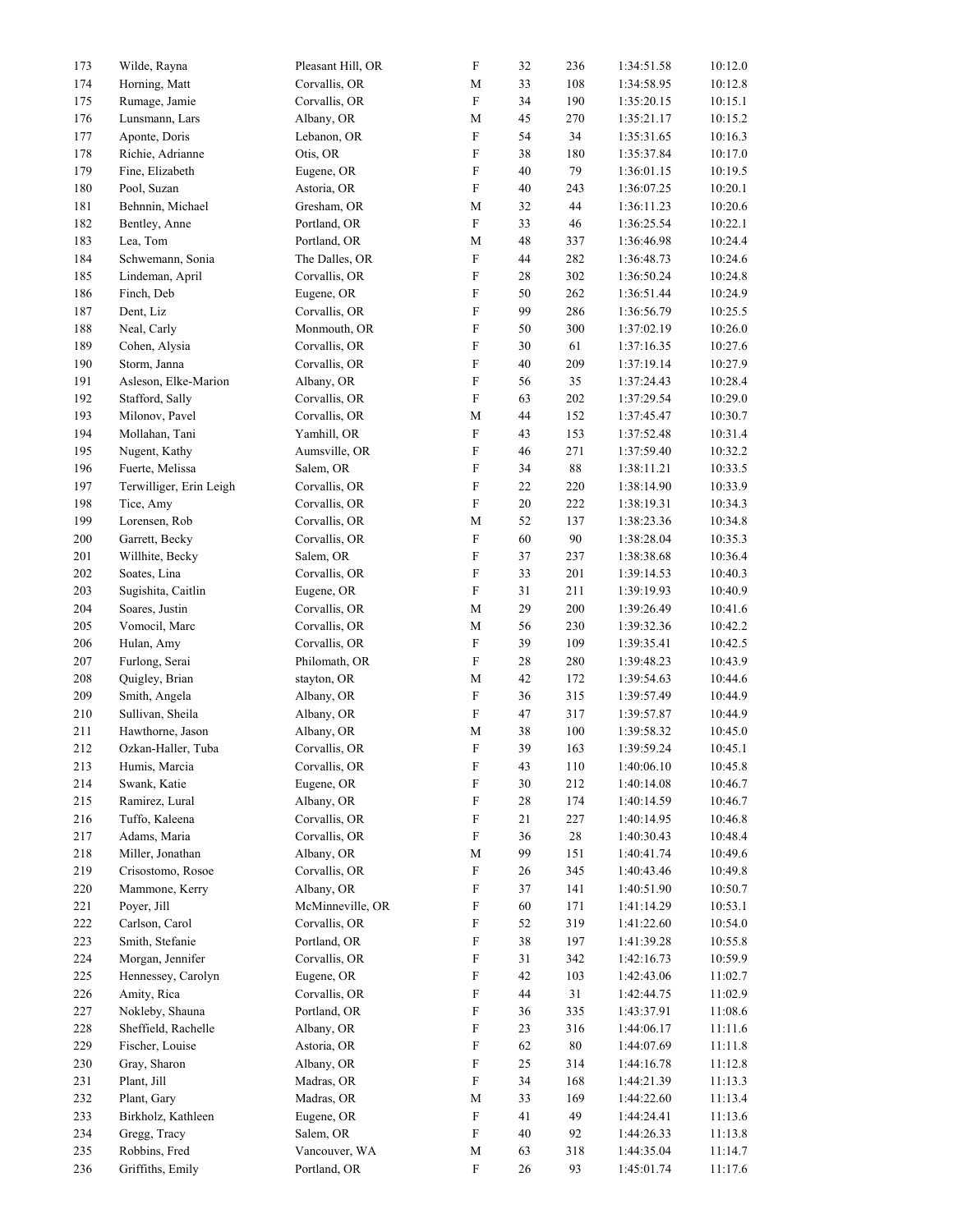| 237 | Berman, Melissa     | Jefferson, OR     | ${\bf F}$                 | 56     | 47     | 1:45:04.63 | 11:17.9 |
|-----|---------------------|-------------------|---------------------------|--------|--------|------------|---------|
| 238 | Horgan, Olivia      | Portland, OR      | ${\bf F}$                 | 35     | 107    | 1:45:14.01 | 11:18.9 |
| 239 | Wolfe, Patti        | Brownsville, OR   | F                         | 39     | 239    | 1:45:22.23 | 11:19.8 |
| 240 | Churilla, Chris     | Corvallis, OR     | M                         | 32     | 322    | 1:45:24.85 | 11:20.1 |
| 241 | Hatch, Jen          | Dallas, OR        | $\mathbf F$               | 39     | 98     | 1:45:27.98 | 11:20.4 |
| 242 | Moyer, Colleen      | Bend, OR          | $\boldsymbol{\mathrm{F}}$ | 38     | 158    | 1:45:41.45 | 11:21.9 |
| 243 | Finch, Greg         | Eugene, OR        | $\mathbf M$               | 51     | 261    | 1:45:51.04 | 11:22.9 |
| 244 | Wood, Nadine        | Albany, OR        | F                         | 50     | 240    | 1:45:54.93 | 11:23.3 |
| 245 | Anthony, Catherine  | Portland, OR      | $\boldsymbol{\mathrm{F}}$ | 39     | 289    | 1:46:21.49 | 11:26.2 |
| 246 | Wigney, Patricia    | Eugene, OR        | ${\rm F}$                 | 54     | 235    | 1:46:23.26 | 11:26.4 |
| 247 | S, Jennifer         | Battle Ground, WA | F                         | 34     | 196    | 1:47:48.51 | 11:35.5 |
| 248 | Lovejoy, Candace    | Albany, OR        | ${\rm F}$                 | 29     | 138    | 1:47:54.61 | 11:36.2 |
| 249 | McNamara, Adriene   | Corvallis, OR     | $\boldsymbol{\mathrm{F}}$ | 29     | 148    | 1:49:03.04 | 11:43.6 |
| 250 | Murdy, Colleen      | Salem, OR         | ${\bf F}$                 | 53     | 299    | 1:49:04.98 | 11:43.8 |
| 251 | Shaffer, Brenda     | Corvallis, OR     | ${\rm F}$                 | 44     | 194    | 1:49:30.53 | 11:46.5 |
| 252 | Llewellyn, Colleen  | Corvallis, OR     | ${\bf F}$                 | 42     | 136    | 1:49:31.96 | 11:46.7 |
| 253 | Hazlett, Barbara    | Corvallis, OR     | $\boldsymbol{\mathrm{F}}$ | 42     | 101    | 1:49:41.87 | 11:47.7 |
| 254 | Duringer, Jennifer  | Corvallis, OR     | $\boldsymbol{\mathrm{F}}$ | 32     | 330    | 1:50:00.94 | 11:49.8 |
| 255 | Cameron, Ed         | Salem, OR         | M                         | 60     | 274    | 1:50:01.88 | 11:49.9 |
| 256 | Field, Thomas       | Corvallis, OR     | $\mathbf M$               | 45     | 264    | 1:51:36.55 | 12:00.1 |
| 257 | Fitzgerald, Heidi   | Battle Ground, WA | $\boldsymbol{\mathrm{F}}$ | 52     | 82     | 1:51:58.81 | 12:02.5 |
| 258 | Ransom, Charlotte   | Eugene, OR        | ${\bf F}$                 | 31     | 176    | 1:54:22.73 | 12:17.9 |
| 259 | Roth, Nikki         | Keizer, OR        | ${\bf F}$                 | 29     | 189    | 1:54:33.69 | 12:19.1 |
| 260 | Fegles, Cindy       | Keizer, OR        | $\boldsymbol{\mathrm{F}}$ | 41     | $77\,$ | 1:54:34.55 | 12:19.2 |
| 261 | West, Jeff          | Lowell, OR        | $\mathbf M$               | 23     | 234    | 1:55:03.63 | 12:22.3 |
| 262 | Jamieson, Jay       | Keizer, OR        | $\mathbf M$               | 55     | 114    | 1:55:31.70 | 12:25.3 |
| 263 | Richards, Carolyn   | Corvallis, OR     | $\boldsymbol{\mathrm{F}}$ | 38     | 179    | 1:56:28.17 | 12:31.4 |
| 264 | Bechtel, Bruce      | Corvallis, OR     | $\mathbf M$               | 43     | 42     | 1:56:28.98 | 12:31.5 |
| 265 | Cressman, Julie     | Corvallis, OR     | ${\bf F}$                 | 43     | 65     | 1:57:53.34 | 12:40.6 |
| 266 | Deline, Jessica     | Lake Oswego, OR   | ${\bf F}$                 | 37     | 71     | 1:58:22.13 | 12:43.7 |
| 267 | DeLong, Deb         | Carlsbad, CA      | $\boldsymbol{\mathrm{F}}$ | 59     | 72     | 1:59:09.77 | 12:48.8 |
| 268 | Schnitzius, Sarah   | Springfield, OR   | $\boldsymbol{\mathrm{F}}$ | $30\,$ | 192    | 1:59:37.08 | 12:51.7 |
| 269 | Andrews, Tiffanie   | Adams, OR         | F                         | 37     | 33     | 2:01:55.01 | 13:06.6 |
| 270 | Parker, Katie       | Corvallis, OR     | ${\rm F}$                 | 24     | 165    | 2:01:56.71 | 13:06.7 |
| 271 | Alexander, David    | Vancouver, WA     | $\mathbf M$               | 60     | $30\,$ | 2:03:16.40 | 13:15.3 |
| 272 | Ellingson, Ethel    | Albany, OR        | F                         | 65     | 263    | 2:05:20.88 | 13:28.7 |
| 273 | Daly, Claudia       | Corvallis, OR     | $\boldsymbol{\mathrm{F}}$ | 55     | 67     | 2:06:39.13 | 13:37.1 |
| 274 | Rasmussen, Margaret | Corvallis, OR     | ${\bf F}$                 | 77     | 252    | 2:08:04.35 | 13:46.3 |
| 275 | Jeppsen, Wanda      | Corvallis, OR     | ${\bf F}$                 | 71     | 119    | 2:25:04.15 | 15:35.9 |

## **15K Age Group Results**

| Category        | Place          | Name                    | City              | Age | Time       |
|-----------------|----------------|-------------------------|-------------------|-----|------------|
| 19 & Under Male |                |                         |                   |     |            |
|                 | 1              | Wade, Noah              | Corvallis, OR     | 18  | 1:06:14.08 |
|                 | $\overline{2}$ | Stark, Tommy            | Springfield, OR   | 19  | 1:09:58.60 |
| 20-24 Male      |                |                         |                   |     |            |
|                 | 1              | Piccarello, Matt        | Eugene, OR        | 23  | 58:30.40   |
|                 | 2              | Hunter, Sean            | Corvallis, OR     | 20  | 1:05:09.68 |
|                 | 3              | Chose, Brenton          | Halsey, OR        | 23  | 1:11:28.93 |
|                 | 4              | Storie, Tyler           | Portland, OR      | 24  | 1:12:00.76 |
|                 | 5              | Daly, Sean              | Corvallis, OR     | 22  | 1:13:54.59 |
|                 | 6              | Svendsen, Scott         | Corvallis, OR     | 20  | 1:14:25.77 |
|                 | 7              | Byrne, Peter            | Corvallis, OR     | 22  | 1:29:17.65 |
|                 | 8              | West, Jeff              | Lowell, OR        | 23  | 1:55:03.63 |
| $20-24$ Female  |                |                         |                   |     |            |
|                 | 1              | Nickless, Bethany       | Santa Barbara, CA | 23  | 1:11:03.19 |
|                 | $\overline{2}$ | Terwilliger, Erin Leigh | Corvallis, OR     | 22  | 1:38:14.90 |
|                 | 3              | Tice, Amy               | Corvallis, OR     | 20  | 1:38:19.31 |
|                 | 4              | Tuffo, Kaleena          | Corvallis, OR     | 21  | 1:40:14.95 |
|                 | 5              | Sheffield, Rachelle     | Albany, OR        | 23  | 1:44:06.17 |
|                 | 6              | Parker, Katie           | Corvallis, OR     | 24  | 2:01:56.71 |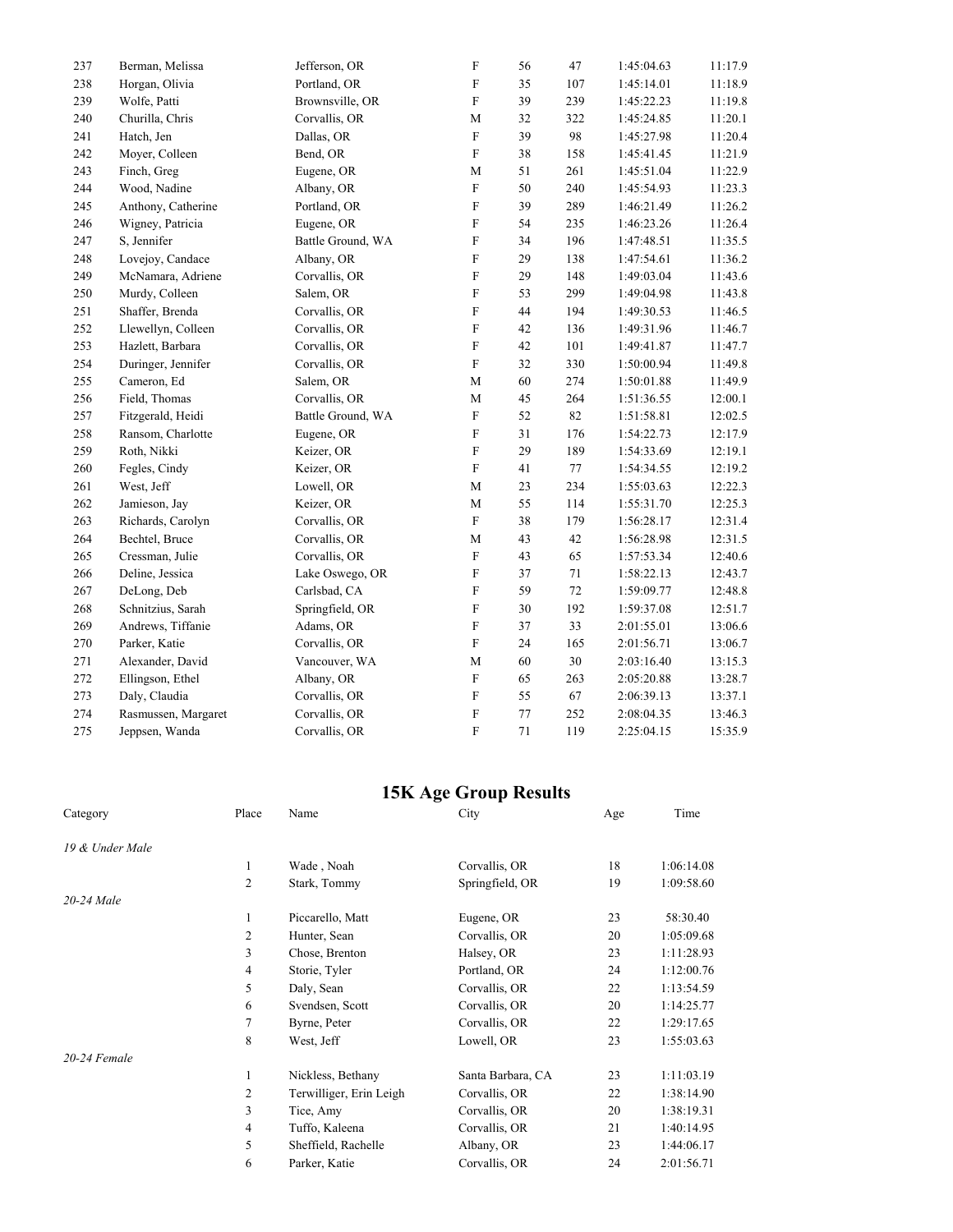|              | $\mathbf{1}$     | Bruce, Ben          | Eugene, OR      | 26 | 56:33.21                 |
|--------------|------------------|---------------------|-----------------|----|--------------------------|
|              | $\sqrt{2}$       | Early, Jeffrey      | Corvallis, OR   | 28 | 1:07:45.19               |
|              | 3                | Martin, Nick        | Corvallis, OR   | 29 | 1:10:46.16               |
|              | $\overline{4}$   | Kilcher, Levi       | Corvallis, OR   | 27 | 1:11:44.84               |
|              | 5                | Burkhart, Isaiah    | Corvallis, OR   | 25 | 1:13:54.80               |
|              | $\sqrt{6}$       | Cochran, Shane      | Bend, OR        | 29 | 1:14:15.55               |
|              | $\tau$           | Terlecki, Ryan      | Sublimity, OR   | 29 | 1:16:18.52               |
|              | $\,$ 8 $\,$      | Jarmain, Brad       | Philomath, OR   | 25 | 1:20:02.73               |
|              | $\mathbf{9}$     | Crisostomo, Manuel  | Corvallis, OR   | 25 | 1:20:31.13               |
|              | 10               | Bingham, Nathaniel  | Bend, OR        | 28 | 1:25:28.83               |
|              | 11               | Ramirez, Alejandro  | Albany, OR      | 28 | 1:28:53.30               |
|              | 12               | Carver, Jason       | portland, OR    | 28 | 1:29:19.81               |
|              | 13               | Tentser, David      | Corvallis, OR   | 26 | 1:29:24.35               |
|              | 14               | Soares, Justin      | Corvallis, OR   | 29 | 1:39:26.49               |
| 25-29 Female |                  |                     |                 |    |                          |
|              | $\mathbf{1}$     | Swogger, Ellen      | Corvallis, OR   | 25 | 1:10:42.70               |
|              | $\sqrt{2}$       | Klinkner, Olivia    | Corvallis, OR   | 28 | 1:19:03.23               |
|              | 3                | Edwards, Leah       | Corvallis, OR   | 26 | 1:25:42.07               |
|              | $\sqrt{4}$       | Kharitonova, Yuliya | Salem, OR       | 28 | 1:26:06.26               |
|              | $\sqrt{5}$       | Storch, Ariel       | Corvallis, OR   | 26 | 1:29:46.14               |
|              | $\sqrt{6}$       | Hill, Marla         | Corvallis, OR   | 27 | 1:30:32.36               |
|              | $\boldsymbol{7}$ | Collantes, Kristen  | Portland, OR    | 27 | 1:32:58.59               |
|              | $\,$ 8 $\,$      | Johnson, Nalisha    | Corvallis, OR   | 26 | 1:34:09.37               |
|              | $\overline{9}$   | Lindeman, April     | Corvallis, OR   | 28 | 1:36:50.24               |
|              | $10\,$           | Furlong, Serai      | Philomath, OR   | 28 | 1:39:48.23               |
|              | 11               | Ramirez, Lural      | Albany, OR      | 28 | 1:40:14.59               |
|              | 12               | Gray, Sharon        | Albany, OR      | 25 | 1:44:16.78               |
|              | 13               | Griffiths, Emily    | Portland, OR    | 26 | 1:45:01.74               |
|              | 14               | Lovejoy, Candace    | Albany, OR      | 29 | 1:47:54.61               |
|              | 15               | McNamara, Adriene   | Corvallis, OR   | 29 | 1:49:03.04               |
|              | 16               | Roth, Nikki         | Keizer, OR      | 29 | 1:54:33.69               |
| 30-34 Male   |                  |                     |                 |    |                          |
|              | $\mathbf{1}$     | Brooks, Tom         | Eugene, OR      | 30 | 56:56.84                 |
|              | $\sqrt{2}$       | Janes, Mark         | Portland, OR    | 33 | 1:03:28.16               |
|              | 3                | Olson, Mike         | Bend, OR        | 32 | 1:03:48.93               |
|              | $\sqrt{4}$       | Rosling, Mike       | Corvallis, OR   | 30 | 1:04:32.76               |
|              | 5                | Ness, Ryan          | Portland, OR    | 33 | 1:04:35.90               |
|              | 6                | DeClerk, Robert     | Bend, OR        | 31 | 1:04:56.67               |
|              | $\tau$           | Larson, Jeff        | Corvallis, OR   | 34 | 1:08:58.36               |
|              | 8                | Duringer, Timothy   | Brownsville, OR | 32 | 1:10:51.89               |
|              | $\boldsymbol{9}$ | Hermes, Uwe         | Portland, OR    | 34 | 1:12:08.49               |
|              | $10\,$           | Renich, Ben         | Eugene, OR      | 34 | 1:12:21.79               |
|              | 11               | Smith, Craig        | Corvallis, OR   | 31 | 1:13:13.01               |
|              | 12               | Terlecki, Gary      | Salem, OR       | 33 | 1:13:19.11               |
|              | 13               | Kimbrel, Jeff       | Corvallis, OR   | 31 | 1:16:05.35               |
|              | 14               | Feldmann, James     | Corvallis, OR   | 34 | 1:16:23.69               |
|              | 15               | Fuller, Christian   | Dallas, OR      | 33 |                          |
|              | 16               | Furnari, Vince      | Veneta, OR      | 31 | 1:17:53.95<br>1:20:12.63 |
|              | 17               | Phillips, Colby     | Eugene, OR      | 33 | 1:20:40.75               |
|              |                  | Kayes, Chase        |                 | 34 |                          |
|              | 18               |                     | Corvallis, OR   |    | 1:20:52.34               |
|              | 19               | Hooker, Kevin       | Portland, OR    | 31 | 1:23:23.02               |
|              | 20               | Cox, Matt           | Corvallis, OR   | 34 | 1:24:33.84               |
|              | 21               | Rivers, Jim         | Corvallis, OR   | 34 | 1:25:31.16               |
|              | 22               | Collantes, Carlos   | Portland, OR    | 31 | 1:25:35.35               |
|              | 23               | Calvert, Alan       | Corvallis, OR   | 34 | 1:25:48.54               |
|              | 24               | Beaderstadt, Blair  | Corvallis, OR   | 34 | 1:28:37.33               |
|              | 25               | Noble, Scott        | Eugene, OR      | 32 | 1:30:14.94               |
|              | 26               | Porter, Mark        | Corvallis, OR   | 31 | 1:30:18.25               |
|              | 27               | Horning, Matt       | Corvallis, OR   | 33 | 1:34:58.95               |
|              | 28               | Behnnin, Michael    | Gresham, OR     | 32 | 1:36:11.23               |
|              | 29               | Plant, Gary         | Madras, OR      | 33 | 1:44:22.60               |
|              | 30               | Churilla, Chris     | Corvallis, OR   | 32 | 1:45:24.85               |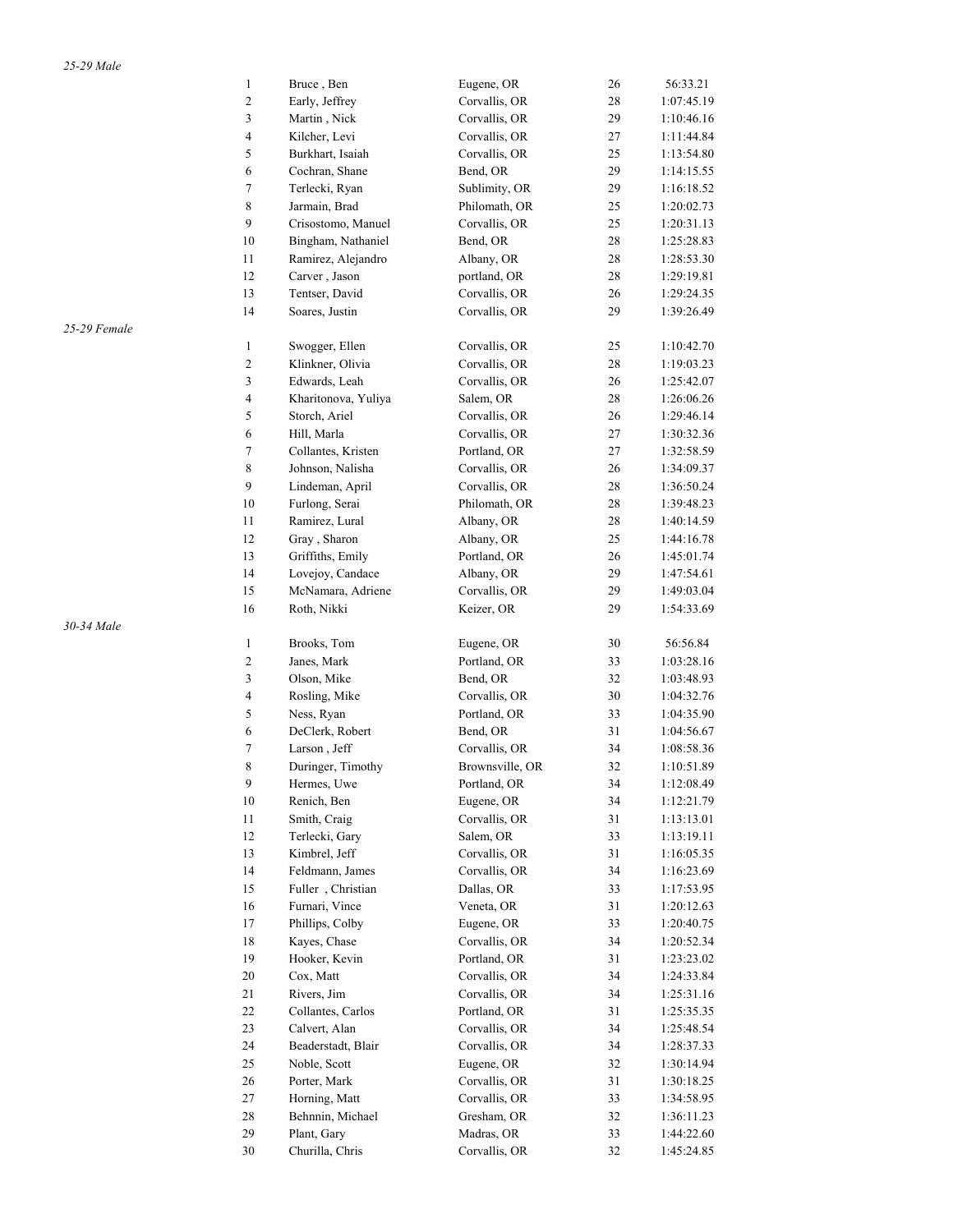|              | $\,1$                   | DeWolfe, Karen                 | Corvallis, OR                | 30       | 1:07:38.44 |
|--------------|-------------------------|--------------------------------|------------------------------|----------|------------|
|              | $\overline{\mathbf{c}}$ | Overlook, Jennifer             | Burbank, CA                  | 33       | 1:09:26.68 |
|              | 3                       | Freeman, Amy                   | Bend, OR                     | 30       | 1:11:11.84 |
|              | $\overline{4}$          | Narland, Mel                   | Corvallis, OR                | 32       | 1:14:51.99 |
|              | 5                       | Sullivan, Brandy               | Cor vallis, OR               | 33       | 1:18:13.74 |
|              | $\epsilon$              | Albers, Kelly                  | Albany, OR                   | 33       | 1:22:31.34 |
|              | $\boldsymbol{7}$        | Johnson, Bethany               | Eugene, OR                   | 34       | 1:22:58.18 |
|              | $\,8\,$                 | Maxwell, Shandi                | Salem, OR                    | 31       | 1:23:51.80 |
|              | 9                       | Macuga, Kristen                | Eugene, OR                   | 31       | 1:24:44.68 |
|              | 10                      | Smoluk, Alexis                 | Blue River, OR               | 32       | 1:26:57.64 |
|              | 11                      | Simpson, Dayna                 | Corvallis, OR                | 34       | 1:29:16.47 |
|              | 12                      | Smith, Kara                    | Corvallis, OR                | 34       | 1:30:20.34 |
|              | 13                      | McGrath, Heather               | Portland, OR                 | 33       | 1:33:18.53 |
|              | 14                      | Menke, Carolyn                 | Corvallis, OR                | 31       | 1:34:29.71 |
|              | 15                      | Wilde, Rayna                   | Pleasant Hill, OR            | 32       | 1:34:51.58 |
|              | $16\,$                  | Rumage, Jamie                  | Corvallis, OR                | 34       | 1:35:20.15 |
|              | 17                      | Bentley, Anne                  | Portland, OR                 | 33       | 1:36:25.54 |
|              | 18                      | Cohen, Alysia                  | Corvallis, OR                | 30       | 1:37:16.35 |
|              | 19                      | Fuerte, Melissa                | Salem, OR                    | 34       | 1:38:11.21 |
|              | 20                      | Soates, Lina                   | Corvallis, OR                | 33       | 1:39:14.53 |
|              | 21                      | Sugishita, Caitlin             | Eugene, OR                   | 31       | 1:39:19.93 |
|              | $22\,$                  | Swank, Katie                   | Eugene, OR                   | 30       | 1:40:14.08 |
|              | 23                      | Morgan, Jennifer               | Corvallis, OR                | 31       | 1:42:16.73 |
|              | 24                      | Plant, Jill                    | Madras, OR                   | 34       | 1:44:21.39 |
|              | 25                      | S, Jennifer                    | Battle Ground, WA            | 34       | 1:47:48.51 |
|              | 26                      | Duringer, Jennifer             | Corvallis, OR                | 32       | 1:50:00.94 |
|              | 27                      | Ransom, Charlotte              | Eugene, OR                   | 31       | 1:54:22.73 |
|              | 28                      | Schnitzius, Sarah              | Springfield, OR              | 30       | 1:59:37.08 |
| 35-39 Male   |                         |                                |                              |          |            |
|              | $\mathbf{1}$            | Jack, Flap                     | Eugene, OR                   | 35       | 58:30.24   |
|              | $\sqrt{2}$              | Meissner, Sean                 | Sisters, OR                  | 35       | 58:50.09   |
|              | 3                       | Smith, Nate                    | Corvallis, OR                | 35       | 1:02:20.23 |
|              | 4                       | Martinez, Gonzalo              | Corvallis, OR                | 36       | 1:04:25.63 |
|              | 5                       | Moyer, Jason                   | Bend, OR                     | 35       | 1:04:46.02 |
|              | 6                       | Hatfield, Teague               | Bend, OR                     | 37       | 1:07:13.47 |
|              | $\tau$                  | Temple, Todd                   | Corvallis, OR                | 39       | 1:09:24.30 |
|              | $\,8\,$                 | Trevaskis, Ben                 | Corvallis, OR                | 37       | 1:10:59.11 |
|              | 9                       | Fehrenbacher, Matt             | Corvallis, OR                | 36       | 1:11:04.05 |
|              | $10\,$                  | Jones, Co                      | Eugene, OR                   | 35       | 1:11:21.84 |
|              | 11                      | Stephens, Cary                 | Corvallis, OR                | 39       | 1:11:33.51 |
|              |                         |                                | Corvallis, OR                |          |            |
|              | 12<br>13                | Zahler, David<br>Glender, Todd |                              | 39<br>36 | 1:13:54.17 |
|              |                         |                                | Eugene, OR<br>Corvallis, OR  |          | 1:14:00.59 |
|              | 14                      | Kirsten, Geoff                 |                              | 35       | 1:21:22.20 |
|              | 15                      | Engelmann, Mike                | Eugene, OR<br>Cor vallis, OR | 39       | 1:21:57.87 |
|              | 16                      | Keener, Sean                   |                              | 35       | 1:22:00.34 |
|              | 17                      | Hasegawa, Geof                 | Bend, OR                     | 36       | 1:24:25.38 |
|              | $18\,$                  | O'Leavey, Mark                 | Portland, OR                 | 36       | 1:29:07.54 |
|              | 19                      | Hawthorne, Jason               | Albany, OR                   | 38       | 1:39:58.32 |
| 35-39 Female |                         |                                |                              |          |            |
|              | $\mathbf{1}$            | Broadbent, Elizabeth           | Eugene, OR                   | 36       | 1:07:05.13 |
|              | $\sqrt{2}$              | Freeman, Monica                | Bend, OR                     | 35       | 1:17:15.94 |
|              | 3                       | Howard, Christina              | Eugene, OR                   | 37       | 1:19:46.83 |
|              | $\overline{4}$          | Campbell, Janet                | Salem, OR                    | 35       | 1:20:32.78 |
|              | 5                       | Risinger, Brenda               | Albany, OR                   | 38       | 1:20:52.73 |
|              | $\epsilon$              | Littlehales, Tonya             | Bend, OR                     | 36       | 1:21:18.24 |
|              | $\tau$                  | Blea, Carol                    | Salem, OR                    | 39       | 1:30:13.48 |
|              | 8                       | Williams, Aimee                | Corvallis, OR                | 39       | 1:32:44.15 |
|              | 9                       | Richie, Adrianne               | Otis, OR                     | 38       | 1:35:37.84 |
|              | 10                      | Willhite, Becky                | Salem, OR                    | 37       | 1:38:38.68 |
|              | 11                      | Hulan, Amy                     | Corvallis, OR                | 39       | 1:39:35.41 |
|              | 12                      | Smith, Angela                  | Albany, OR                   | 36       | 1:39:57.49 |
|              | 13                      | Ozkan-Haller, Tuba             | Corvallis, OR                | 39       | 1:39:59.24 |
|              | 14                      | Adams, Maria                   | Corvallis, OR                | 36       | 1:40:30.43 |

*35-39 Male* 

*35-39 Female*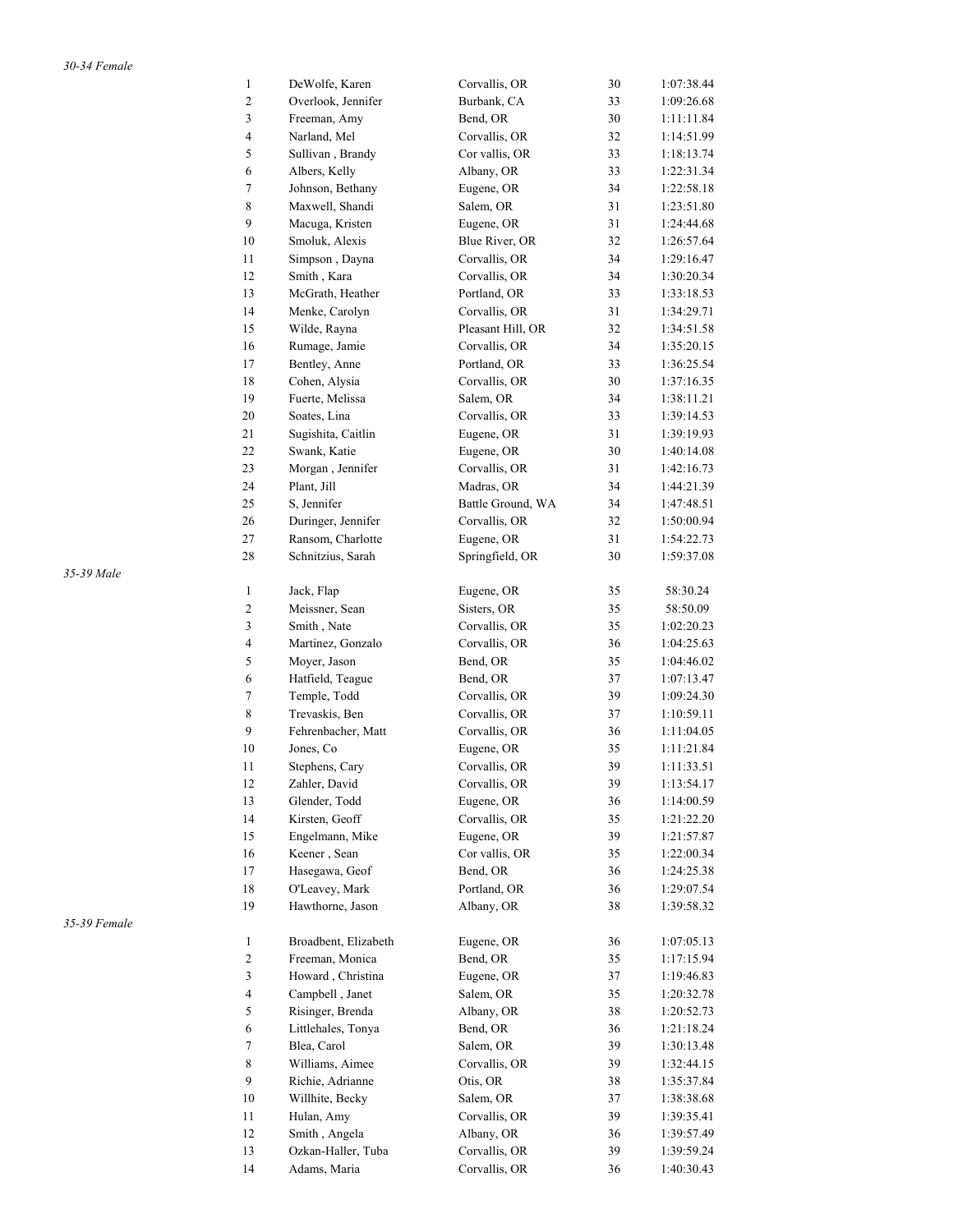|              | 15               | Mammone, Kerry        | Albany, OR        | 37 | 1:40:51.90 |
|--------------|------------------|-----------------------|-------------------|----|------------|
|              | 16               | Smith, Stefanie       | Portland, OR      | 38 | 1:41:39.28 |
|              | 17               | Nokleby, Shauna       | Portland, OR      | 36 | 1:43:37.91 |
|              | 18               | Horgan, Olivia        | Portland, OR      | 35 | 1:45:14.01 |
|              | 19               | Wolfe, Patti          | Brownsville, OR   | 39 | 1:45:22.23 |
|              | 20               | Hatch, Jen            | Dallas, OR        | 39 | 1:45:27.98 |
|              | $21\,$           | Moyer, Colleen        | Bend, OR          | 38 | 1:45:41.45 |
|              | 22               | Anthony, Catherine    | Portland, OR      | 39 | 1:46:21.49 |
|              | 23               | Richards, Carolyn     | Corvallis, OR     | 38 | 1:56:28.17 |
|              | 24               | Deline, Jessica       | Lake Oswego, OR   | 37 | 1:58:22.13 |
|              | 25               | Andrews, Tiffanie     | Adams, OR         | 37 | 2:01:55.01 |
| 40-44 Male   |                  |                       |                   |    |            |
|              | $\mathbf{1}$     | Braunmiller, Jochen   | Corvallis, OR     | 42 | 1:06:57.52 |
|              | $\overline{c}$   | Cumming, Gordie       | Corvallis, OR     | 40 | 1:07:50.72 |
|              | 3                | Franklin, Mark        | Corvallis, OR     | 43 | 1:09:50.20 |
|              | 4                | Kanyuch, Jeff         | Corvallis, OR     | 40 | 1:21:23.31 |
|              | 5                | Larsen, Sean          | Portland, OR      | 40 | 1:21:43.19 |
|              | 6                | Beckner, Rod          | Jefferson, OR     | 43 | 1:23:10.39 |
|              | $\tau$           | Milbradt, Michael     | Harrisburg, OR    | 43 | 1:25:19.18 |
|              | $\,8\,$          | Nuna, Sergio          | Eugene, OR        | 41 | 1:25:37.43 |
|              | 9                | Grant, Randy          | McMinneville, OR  | 43 | 1:29:21.42 |
|              | $10\,$           | Milonov, Pavel        | Corvallis, OR     | 44 | 1:37:45.47 |
|              | 11               |                       |                   | 42 |            |
|              |                  | Quigley, Brian        | stayton, OR       |    | 1:39:54.63 |
|              | 12               | Bechtel, Bruce        | Corvallis, OR     | 43 | 1:56:28.98 |
| 40-44 Female |                  |                       |                   |    |            |
|              | $\mathbf{1}$     | Gabalita, Tia         | Corvallis, OR     | 40 | 1:09:23.94 |
|              | $\overline{c}$   | Bell, Kathleen        | Corvallis, OR     | 40 | 1:15:26.89 |
|              | 3                | VanDoren, Rita        | Albany, OR        | 42 | 1:28:31.34 |
|              | $\overline{4}$   | Larson, Niki          | Portland, OR      | 42 | 1:30:34.33 |
|              | 5                | Maderos, Chantelle    | Eugene, OR        | 42 | 1:31:29.96 |
|              | $\sqrt{6}$       | Stubenracch, Mindy    | Salem, OR         | 41 | 1:31:43.80 |
|              | $\tau$           | Schutfort, Julianne   | Corvallis, OR     | 43 | 1:34:06.35 |
|              | 8                | Schneider, Hannah     | Corvallis, OR     | 42 | 1:34:12.15 |
|              | 9                | Fine, Elizabeth       | Eugene, OR        | 40 | 1:36:01.15 |
|              | 10               | Pool, Suzan           | Astoria, OR       | 40 | 1:36:07.25 |
|              | 11               | Schwemann, Sonia      | The Dalles, OR    | 44 | 1:36:48.73 |
|              | 12               | Storm, Janna          | Corvallis, OR     | 40 | 1:37:19.14 |
|              | 13               | Mollahan, Tani        | Yamhill, OR       | 43 | 1:37:52.48 |
|              | 14               | Humis, Marcia         | Corvallis, OR     | 43 | 1:40:06.10 |
|              | 15               | Hennessey, Carolyn    | Eugene, OR        | 42 | 1:42:43.06 |
|              | 16               | Amity, Rica           | Corvallis, OR     | 44 | 1:42:44.75 |
|              | 17               | Birkholz, Kathleen    | Eugene, OR        | 41 | 1:44:24.41 |
|              | $18\,$           | Gregg, Tracy          | Salem, OR         | 40 | 1:44:26.33 |
|              | 19               | Shaffer, Brenda       | Corvallis, OR     | 44 | 1:49:30.53 |
|              | 20               | Llewellyn, Colleen    | Corvallis, OR     | 42 | 1:49:31.96 |
|              | 21               | Hazlett, Barbara      | Corvallis, OR     | 42 | 1:49:41.87 |
|              | $22\,$           | Fegles, Cindy         | Keizer, OR        | 41 | 1:54:34.55 |
|              | 23               | Cressman, Julie       | Corvallis, OR     | 43 | 1:57:53.34 |
| 45-49 Male   |                  |                       |                   |    |            |
|              | $\mathbf{1}$     | Blackmore, Mike       | Eugene, OR        | 46 | 1:00:10.70 |
|              | $\overline{c}$   | Cessanese, Tony       | Eugene, OR        | 47 | 1:01:29.43 |
|              | $\mathfrak{Z}$   | Griffin, Joe          | Central Point, OR | 48 | 1:06:05.89 |
|              | $\overline{4}$   | Behrens, Gerhard      | Corvallis, OR     | 49 | 1:06:57.17 |
|              | $\sqrt{5}$       | Schnekenburger, Frank | Corvallis, OR     | 48 | 1:09:30.79 |
|              | $\epsilon$       | Bateham, David        | Corvallis, OR     | 48 | 1:10:50.84 |
|              | $\boldsymbol{7}$ | Anderson, Scot        | Albany, OR        | 45 | 1:11:09.52 |
|              | 8                | Hare, Michael         | Corvallis, OR     | 48 | 1:13:04.20 |
|              | 9                | Jensen, Chris         | Portland, OR      | 48 | 1:14:47.00 |
|              | 10               | McMorris, Regan       | Corvallis, OR     | 45 | 1:14:56.45 |
|              | 11               | Cordier, Tom          | Corvallis, OR     | 45 | 1:18:02.36 |
|              | 12               | McCarty, Mark         | Corvallis, OR     | 45 | 1:19:22.91 |
|              | 13               | Rideout, Dan          | Salem, OR         | 48 | 1:20:40.33 |
|              | $14\,$           | Kruis, Scott          | Corvallis, OR     | 47 | 1:21:20.16 |
|              | 15               | Tobin, Jeff           | Corvallis, OR     | 47 | 1:22:09.87 |
|              |                  |                       |                   |    |            |

*40-44 Male* 

*40-44 Female* 

*45-49 M*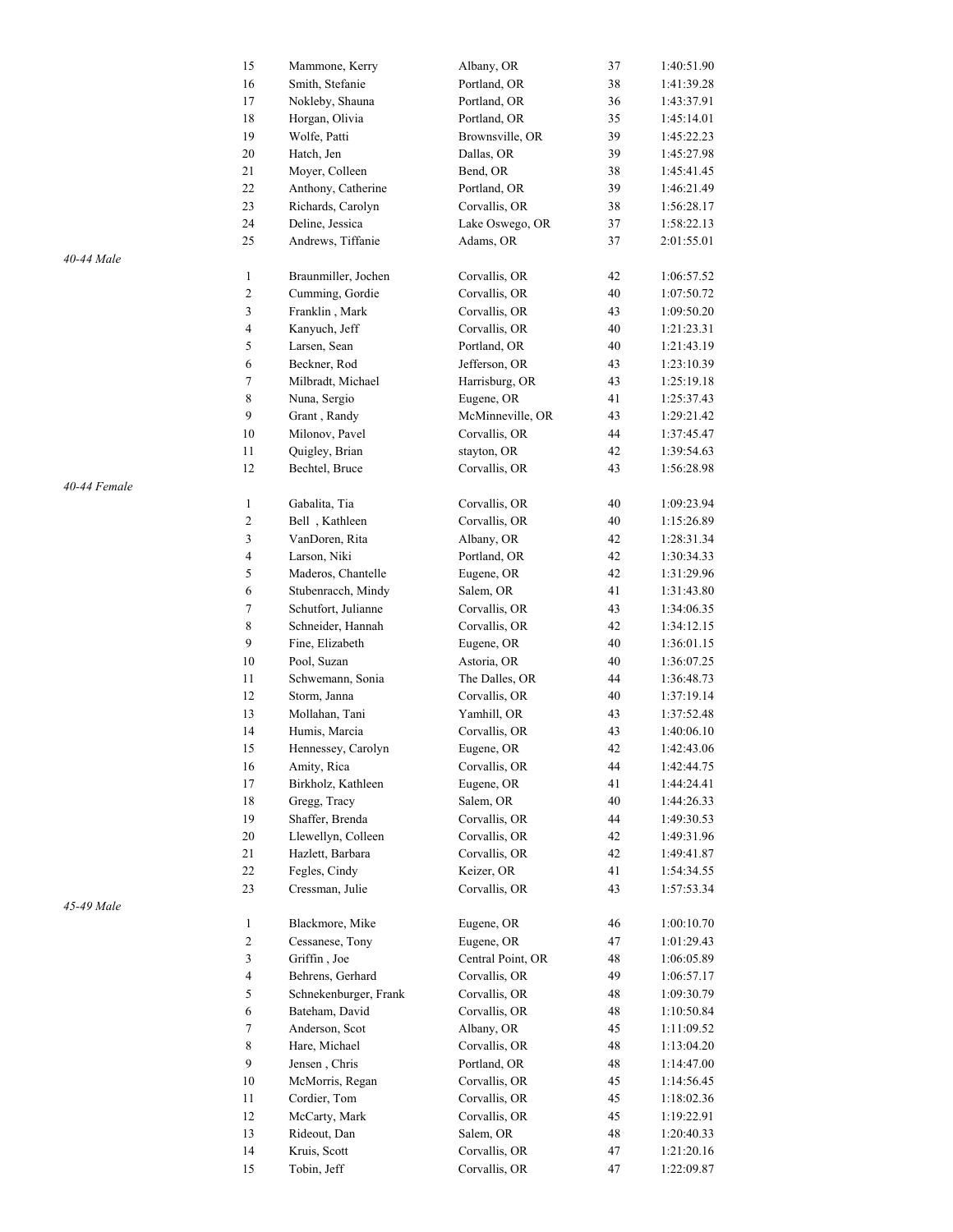|              | 16             | McCoy, Randy         | Philomath, OR     | 47 | 1:22:28.92 |
|--------------|----------------|----------------------|-------------------|----|------------|
|              | 17             | Christie, Tim        | Eugene, OR        | 46 | 1:22:51.71 |
|              | 18             | Mathew, Stuart       | Vancouver, WA     | 45 | 1:25:00.94 |
|              | 19             | Rabenold, Peter      | Corvallis, OR     | 47 | 1:27:58.11 |
|              | $20\,$         | Leigh, Dave          | Corvallis, OR     | 47 | 1:30:27.87 |
|              | 21             | Bales, Philipp       | Tualatin, OR      | 46 | 1:31:10.83 |
|              | $22\,$         | Lunsmann, Lars       | Albany, OR        | 45 | 1:35:21.17 |
|              | 23             | Lea, Tom             | Portland, OR      | 48 | 1:36:46.98 |
|              | 24             | Field, Thomas        | Corvallis, OR     | 45 | 1:51:36.55 |
| 45-49 Female |                |                      |                   |    |            |
|              | $\mathbf{1}$   | Ball, Kristen        | Roseburg, OR      | 45 | 1:14:27.79 |
|              |                | Ries, Phoenix        | Corvallis, OR     |    |            |
|              | 2              |                      |                   | 47 | 1:23:25.55 |
|              | 3              | Rosenlicht, Giovanna | Corvallis, OR     | 48 | 1:23:34.07 |
|              | 4              | Rogers, Sharon       | Noti, OR          | 47 | 1:24:39.84 |
|              | 5              | Mosley, Sharon       | Eugene, OR        | 45 | 1:27:28.40 |
|              | 6              | Thramen, Ginger      | Eugene, OR        | 48 | 1:28:21.48 |
|              | 7              | Rockey, Martha       | Corvallis, OR     | 49 | 1:28:56.83 |
|              | 8              | Mangin, Melanie      | Bend, OR          | 46 | 1:29:39.28 |
|              | 9              | Thomas, Lauri        | Creswell, OR      | 48 | 1:32:57.80 |
|              | 10             | Benson, Mary         | Corvallis, OR     | 49 | 1:33:17.45 |
|              | 11             | Nugent, Kathy        | Aumsville, OR     | 46 | 1:37:59.40 |
|              | 12             | Sullivan, Sheila     | Albany, OR        | 47 | 1:39:57.87 |
| 50-54 Male   |                |                      |                   |    |            |
|              | $\mathbf{1}$   | Lacy, Reed           | Corvallis, OR     | 50 | 1:07:40.05 |
|              | $\overline{c}$ |                      |                   | 53 |            |
|              |                | Law, Randall         | Corvallis, OR     |    | 1:13:26.25 |
|              | 3              | Stark, Jim           | Springfield, OR   | 53 | 1:14:16.53 |
|              | 4              | Morse, Steve         | Bend, OR          | 51 | 1:15:06.06 |
|              | 5              | Mosley, Joe          | Eugene, OR        | 54 | 1:16:21.77 |
|              | 6              | Hall, Stanley        | Eugene, OR        | 54 | 1:18:23.68 |
|              | 7              | Young, Mike          | Corvallis, OR     | 50 | 1:18:58.16 |
|              | 8              | Heiner, Dan          | Astoria, OR       | 53 | 1:19:19.77 |
|              | 9              | Kupeli, Mehmet       | Corvallis, OR     | 50 | 1:22:41.78 |
|              | 10             | Daly, Christopher    | Corvallis, OR     | 53 | 1:23:20.97 |
|              | 11             | Hunter, Bart         | Corvallis, OR     | 52 | 1:29:10.34 |
|              | 12             | Wendt, Bill          | Beaverton, OR     | 51 | 1:32:52.95 |
|              | 13             | Lorensen, Rob        | Corvallis, OR     | 52 | 1:38:23.36 |
|              | 14             | Finch, Greg          | Eugene, OR        | 51 | 1:45:51.04 |
| 50-54 Female |                |                      |                   |    |            |
|              | $\mathbf{1}$   |                      |                   | 50 | 1:19:22.65 |
|              |                | McCarty, Deb         | Corvallis, OR     |    |            |
|              | 2              | Nile, Christine      | Salem, OR         | 52 | 1:24:29.54 |
|              | 3              | McLean, Ina          | Powell Butte, OR  | 50 | 1:27:10.80 |
|              | 4              | Aponte, Doris        | Lebanon, OR       | 54 | 1:35:31.65 |
|              | 5              | Finch, Deb           | Eugene, OR        | 50 | 1:36:51.44 |
|              | 6              | Neal, Carly          | Monmouth, OR      | 50 | 1:37:02.19 |
|              | 7              | Carlson, Carol       | Corvallis, OR     | 52 | 1:41:22.60 |
|              | 8              | Wood, Nadine         | Albany, OR        | 50 | 1:45:54.93 |
|              | 9              | Wigney, Patricia     | Eugene, OR        | 54 | 1:46:23.26 |
|              | 10             | Murdy, Colleen       | Salem, OR         | 53 | 1:49:04.98 |
|              | 11             | Fitzgerald, Heidi    | Battle Ground, WA | 52 | 1:51:58.81 |
| 55-59 Male   |                |                      |                   |    |            |
|              | $\mathbf{1}$   | Taylor, Dave         | Corvallis, OR     | 58 | 1:06:26.14 |
|              | 2              | Idema, Peter         | Corvallis, OR     | 57 | 1:15:13.93 |
|              | 3              | Silverio, Jan        | Corvallis, OR     | 56 | 1:25:40.69 |
|              | 4              |                      |                   | 57 |            |
|              |                | Camacho, Edward      | Dallas, OR        |    | 1:28:09.69 |
|              | 5              | Hooton, Tim          | Springfield, OR   | 57 | 1:28:16.03 |
|              | 6              | Joerger, Robert      | Salem, OR         | 59 | 1:32:00.14 |
|              | 7              | Vomocil, Marc        | Corvallis, OR     | 56 | 1:39:32.36 |
|              | 8              | Jamieson, Jay        | Keizer, OR        | 55 | 1:55:31.70 |
| 55-59 Female |                |                      |                   |    |            |
|              | $\mathbf{1}$   | Asleson, Elke-Marion | Albany, OR        | 56 | 1:37:24.43 |
|              | 2              | Berman, Melissa      | Jefferson, OR     | 56 | 1:45:04.63 |
|              | 3              | DeLong, Deb          | Carlsbad, CA      | 59 | 1:59:09.77 |
|              | 4              | Daly, Claudia        | Corvallis, OR     | 55 | 2:06:39.13 |
|              |                |                      |                   |    |            |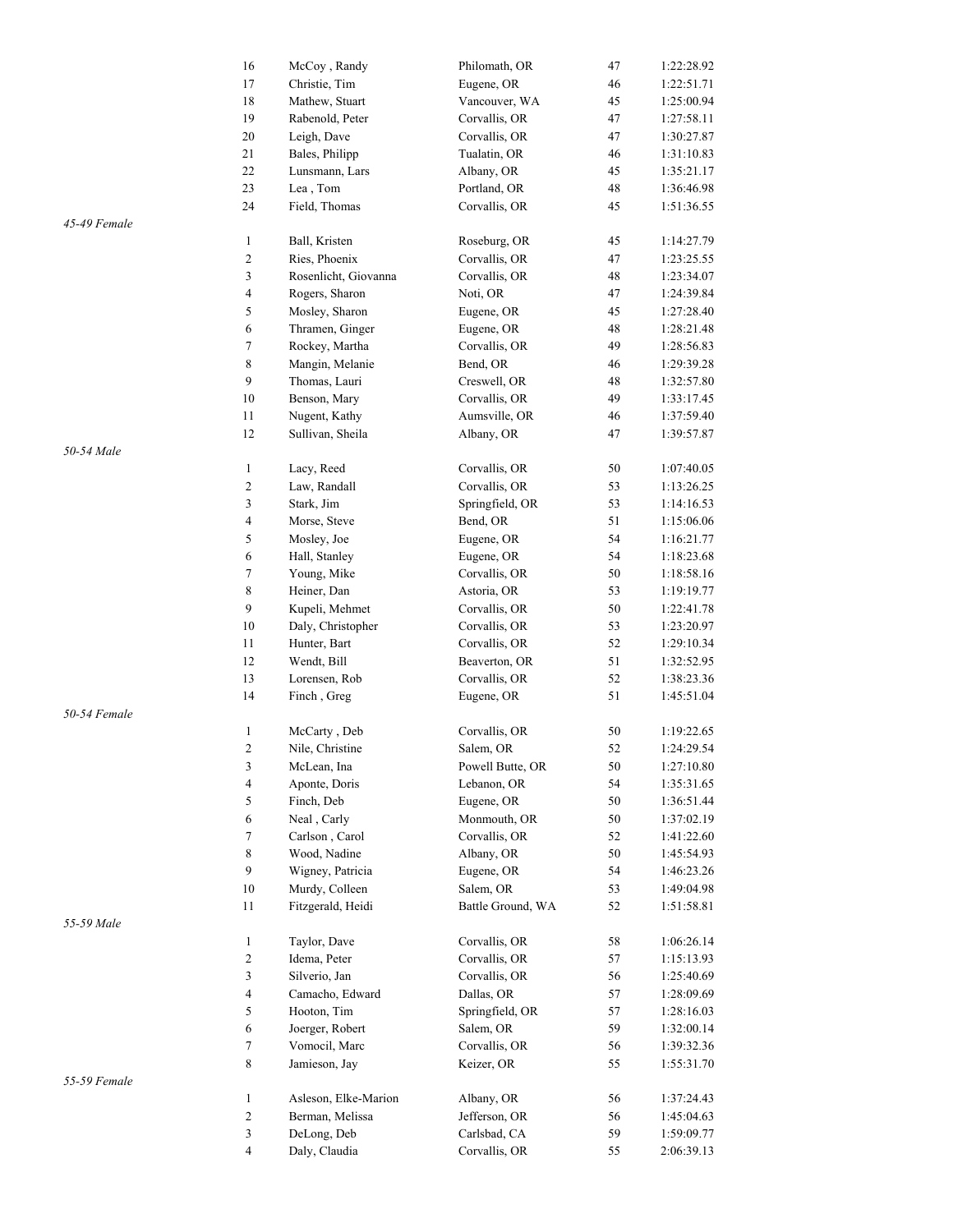#### *60-64 Male*

|              | 1            | LaCava, Clem        | Corvallis, OR    | 60 | 1:14:50.97 |
|--------------|--------------|---------------------|------------------|----|------------|
|              | 2            | Fischer, Richard    | Astoria, OR      | 64 | 1:20:51.27 |
|              | 3            | Vaughn, Phil        | Springfield, OR  | 62 | 1:25:26.15 |
|              | 4            | Miller, Glenn       | Glenmoore, PA    | 64 | 1:25:39.03 |
|              | 5            | Kregal, Joe         | Cor vallis, OR   | 64 | 1:26:33.48 |
|              | 6            | Robbins, Fred       | Vancouver, WA    | 63 | 1:44:35.04 |
|              | 7            | Cameron, Ed         | Salem, OR        | 60 | 1:50:01.88 |
|              | 8            | Alexander, David    | Vancouver, WA    | 60 | 2:03:16.40 |
| 60-64 Female |              |                     |                  |    |            |
|              | 1            | Stafford, Sally     | Corvallis, OR    | 63 | 1:37:29.54 |
|              | 2            | Garrett, Becky      | Corvallis, OR    | 60 | 1:38:28.04 |
|              | 3            | Poyer, Jill         | McMinneville, OR | 60 | 1:41:14.29 |
|              | 4            | Fischer, Louise     | Astoria, OR      | 62 | 1:44:07.69 |
| 65-69 Male   |              |                     |                  |    |            |
|              | 1            | Johnson, William    | Bend, OR         | 65 | 1:31:07.69 |
| 65-69 Female |              |                     |                  |    |            |
|              | $\mathbf{1}$ | Ellingson, Ethel    | Albany, OR       | 65 | 2:05:20.88 |
| 70-74 Female |              |                     |                  |    |            |
|              | 1            | Jeppsen, Wanda      | Corvallis, OR    | 71 | 2:25:04.15 |
| 75-79 Female |              |                     |                  |    |            |
|              | 1            | Rasmussen, Margaret | Corvallis, OR    | 77 | 2:08:04.35 |

### **5K Overall Results**

| Place          | Name                  | City             | Sex                       | Age | Bib          | Time     | Pace    |
|----------------|-----------------------|------------------|---------------------------|-----|--------------|----------|---------|
| $\mathbf{1}$   | Dudman, Joe           | Portland, OR     | $\mathbf M$               | 44  | 294          | 21:00.99 | 06:46.8 |
| $\overline{c}$ | Ball, CJ              | Roseburg, OR     | $\mathbf M$               | 12  | 301          | 25:32.46 | 08:14.3 |
| 3              | Stuemke, Eric         | Bend, OR         | M                         | 29  | 24           | 26:59.69 | 08:42.5 |
| $\overline{4}$ | LeRoux, Marc          | Corvallis, OR    | M                         | 42  | 16           | 27:24.76 | 08:50.6 |
| 5              | Thomason, David       | Bend, OR         | $\mathbf M$               | 37  | 25           | 27:34.43 | 08:53.7 |
| 6              | Staiger, Peter        | Corvallis, OR    | $\mathbf M$               | 32  | 203          | 27:57.91 | 09:01.3 |
| 7              | Lundberg, Neisha      | Springfield, OR  | $\mathbf F$               | 32  | 291          | 28:24.83 | 09:09.9 |
| 8              | Bomber, Gavin         | Corvallis, OR    | $\mathbf M$               | 10  | 268          | 28:35.69 | 09:13.4 |
| 9              | Cessanese, Wally      | Eugene, OR       | $\mathbf M$               | 9   | 249          | 28:41.60 | 09:15.4 |
| 10             | Graham, Connie        | Corvallis, OR    | $\mathbf{F}$              | 45  | 242          | 28:45.53 | 09:16.6 |
| 11             | Mathew, Kendall       | Vancouver, WA    | M                         | 13  | 19           | 30:02.24 | 09:41.4 |
| 12             | Pindell, Taran        | Corvallis, OR    | $\mathbf M$               | 9   | 266          | 30:22.28 | 09:47.8 |
| 13             | Edwards, Kevin        | Vancouver, WA    | $\mathbf M$               | 51  | 265          | 30:26.55 | 09:49.2 |
| 14             | Hoffmann, George      | Corvallis, OR    | M                         | 55  | 10           | 31:09.80 | 10:03.2 |
| 15             | Parke, Jennifer       | Corvallis, OR    | ${\bf F}$                 | 55  | 164          | 31:54.73 | 10:17.7 |
| 16             | Gibson, Megan         | Salem, OR        | $\mathbf F$               | 28  | 5            | 33:27.74 | 10:47.7 |
| 17             | Lindgren, Chris       | Salem, OR        | M                         | 34  | 17           | 33:27.92 | 10:47.7 |
| 18             | Ridlington, Anne      | Corvallis, OR    | $\mathbf{F}$              | 29  | 323          | 33:36.04 | 10:50.3 |
| 19             | Warner, Rebekah       | Independence, OR | $\mathbf F$               | 18  | 231          | 33:47.30 | 10:54.0 |
| 20             | Risinger, Jordan      | Albany, OR       | M                         | 13  | 347          | 33:54.30 | 10:56.2 |
| 21             | Hume, Erin            | Siletz, OR       | $\mathbf F$               | 41  | 11           | 34:15.43 | 11:03.0 |
| 22             | Risinger, Joshua      | Albany, OR       | $\mathbf M$               | 10  | 348          | 34:17.04 | 11:03.6 |
| 23             | Hall, Cori            | Corvallis, OR    | $\mathbf F$               | 29  | 306          | 34:39.21 | 11:10.7 |
| 24             | Kupeli, Helen         | Corvallis, OR    | $\overline{F}$            | 48  | 128          | 35:14.07 | 11:22.0 |
| 25             | Bomber, Paul          | Corvallis, OR    | M                         | 12  | 267          | 35:16.98 | 11:22.9 |
| 26             | Stewart, Pamela       | Corvallis, OR    | $\mathbf F$               | 57  | 206          | 35:19.68 | 11:23.8 |
| 27             | Hendrickson, Jennifer | Bend, OR         | $\mathbf F$               | 30  | $\tau$       | 36:05.47 | 11:38.5 |
| 28             | Orrico, Cristina      | Corvallis, OR    | $\mathbf F$               | 32  | 339          | 36:08.24 | 11:39.4 |
| 29             | Bomber, Kay           | Corvallis, OR    | $\mathbf F$               | 44  | 338          | 36:18.96 | 11:42.9 |
| 30             | Mathew, Diane         | Vancouver, WA    | ${\bf F}$                 | 44  | 20           | 36:20.04 | 11:43.2 |
| 31             | Henriksen, Mathue     | Forest Grove, OR | M                         | 30  | 9            | 38:31.04 | 12:25.5 |
| 32             | Henriksen, Leah       | Forest Grove, OR | $\boldsymbol{\mathrm{F}}$ | 28  | 8            | 38:31.57 | 12:25.7 |
| 33             | Ball, Nathan          | Forest Grove, OR | M                         | 25  | $\mathbf{1}$ | 38:32.36 | 12:25.9 |
| 34             | Ball, John            | Newport, OR      | M                         | 56  | 38           | 38:32.68 | 12:26.0 |
| 35             | Blea, Phillip         | Salem, OR        | $\mathbf M$               | 39  | $\sqrt{2}$   | 38:34.75 | 12:26.7 |
| 36             | Wilson, Dodie         | Corvallis, OR    | $\mathbf{F}$              | 47  | 27           | 38:41.03 | 12:28.7 |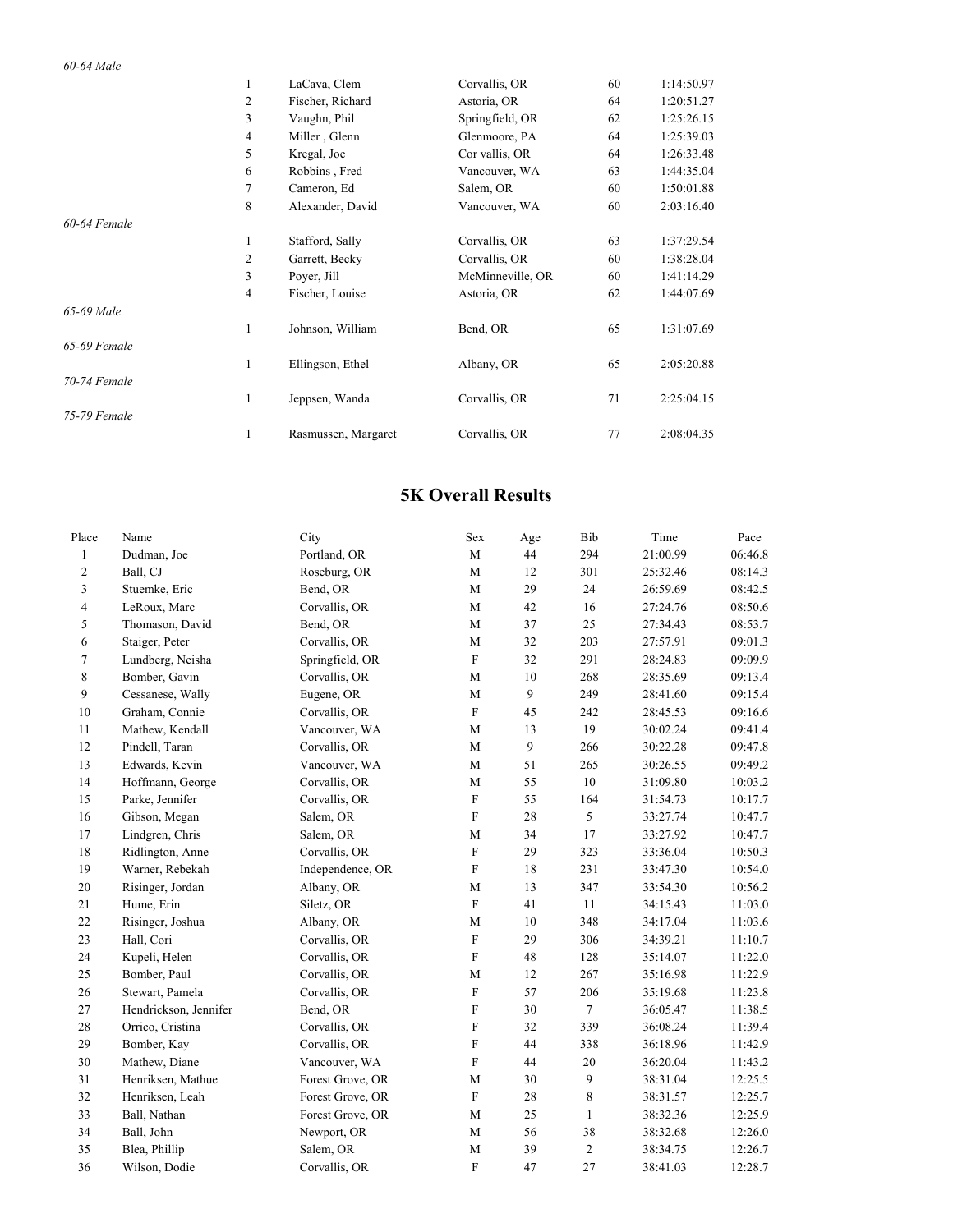| 37 | Doyle, Victoria    | Cottage Grove, OR | F | 39 | 4   | 38:43.24 | 12:29.4 |
|----|--------------------|-------------------|---|----|-----|----------|---------|
| 38 | Goldmann, Zari     | Cor vallis, OR    | F | 16 | 303 | 39:48.18 | 12:50.4 |
| 39 | Trussell, Edmond   | Monmouth, OR      | M | 28 | 26  | 40:07.77 | 12:56.7 |
| 40 | Jarmain, Tess      | Philomath, OR     | F | 25 | 118 | 40:34.66 | 13:05.4 |
| 41 | Hume, Ianna        | Siletz, OR        | F | 12 | 12  | 41:55.50 | 13:31.5 |
| 42 | Green, Maggie      | Philomath, OR     | F | 12 | 6   | 41:55.94 | 13:31.6 |
| 43 | Burkhart, Kristina | Corvallis, OR     | F | 26 | 3   | 42:06.79 | 13:35.1 |
| 44 | Johnson, Marlene   | Bend, OR          | F | 53 | 14  | 42:31.34 | 13:43.0 |
| 45 | Hume, Rosemary     | Siletz, OR        | F | 8  | 13  | 45:03.68 | 14:32.2 |
| 46 | Passy, Barbara     | Corvallis, OR     | F | 55 | 23  | 48:49.49 | 15:45.0 |
| 47 | Marie, Jaime       | Corvallis, OR     | F | 67 | 18  | 55:26.26 | 17:53.0 |
|    |                    |                   |   |    |     |          |         |

## **5K Age Group Results**

| Category          | Place          | Name                  | City              | Age | Time       |
|-------------------|----------------|-----------------------|-------------------|-----|------------|
| 19 & Under Male   |                |                       |                   |     |            |
|                   | 1              | Ball, CJ              | Roseburg, OR      | 12  | 25:32.46   |
|                   | 2              | Bomber, Gavin         | Corvallis, OR     | 10  | 28:35.69   |
|                   | 3              | Cessanese, Wally      | Eugene, OR        | 9   | 28:41.60   |
|                   | 4              | Mathew, Kendall       | Vancouver, WA     | 13  | 30:02.24   |
|                   | 5              | Pindell, Taran        | Corvallis, OR     | 9   | 30:22.28   |
|                   | 6              | Risinger, Jordan      | Albany, OR        | 13  | 33:54.30   |
|                   | 7              | Risinger, Joshua      | Albany, OR        | 10  | 34:17.04   |
|                   | 8              | Bomber, Paul          | Corvallis, OR     | 12  | 35:16.98   |
| 19 & Under Female |                |                       |                   |     |            |
|                   | $\mathbf{1}$   | Warner, Rebekah       | Independence, OR  | 18  | 33:47.30   |
|                   | $\overline{c}$ | Goldmann, Zari        | Cor vallis, OR    | 16  | 39:48.18   |
|                   | 3              | Hume, Ianna           | Siletz, OR        | 12  | 41:55.50   |
|                   | 4              | Green, Maggie         | Philomath, OR     | 12  | 41:55.94   |
|                   | 5              | Hume, Rosemary        | Siletz, OR        | 8   | 45:03.68   |
| 25-29 Male        |                |                       |                   |     |            |
|                   | $\mathbf{1}$   | Stuemke, Eric         | Bend, OR          | 29  | 26:59.69   |
|                   | 2              | Ball, Nathan          | Forest Grove, OR  | 25  | 38:32.36   |
|                   | 3              | Trussell, Edmond      | Monmouth, OR      | 28  | 40:07.77   |
| 25-29 Female      |                |                       |                   |     |            |
|                   | $\mathbf{1}$   | Gibson, Megan         | Salem, OR         | 28  | 33:27.74   |
|                   | 2              | Ridlington, Anne      | Corvallis, OR     | 29  | 33:36.04   |
|                   | 3              | Hall, Cori            | Corvallis, OR     | 29  | 34:39.21   |
|                   | 4              | Henriksen, Leah       | Forest Grove, OR  | 28  | 38:31.57   |
|                   | 5              | Jarmain, Tess         | Philomath, OR     | 25  | 40:34.66   |
|                   | 6              | Burkhart, Kristina    | Corvallis, OR     | 26  | 42:06.79   |
|                   | 7              | Crisostomo, Rosoe     | Corvallis, OR     | 26  | 1:40:43.46 |
| 30-34 Male        |                |                       |                   |     |            |
|                   | $\mathbf{1}$   | Staiger, Peter        | Corvallis, OR     | 32  | 27:57.91   |
|                   | 2              | Lindgren, Chris       | Salem, OR         | 34  | 33:27.92   |
|                   | 3              | Henriksen, Mathue     | Forest Grove, OR  | 30  | 38:31.04   |
| 30-34 Female      |                |                       |                   |     |            |
|                   | $\mathbf{1}$   | Lundberg, Neisha      | Springfield, OR   | 32  | 28:24.83   |
|                   | 2              | Hendrickson, Jennifer | Bend, OR          | 30  | 36:05.47   |
|                   | 3              | Orrico, Cristina      | Corvallis, OR     | 32  | 36:08.24   |
| 35-39 Male        |                |                       |                   |     |            |
|                   | $\mathbf{1}$   | Thomason, David       | Bend, OR          | 37  | 27:34.43   |
|                   | 2              | Blea, Phillip         | Salem, OR         | 39  | 38:34.75   |
| 35-39 Female      |                |                       |                   |     |            |
|                   | $\mathbf{1}$   | Doyle, Victoria       | Cottage Grove, OR | 39  | 38:43.24   |
| 40-44 Male        |                |                       |                   |     |            |
|                   | $\mathbf{1}$   | Dudman, Joe           | Portland, OR      | 44  | 21:00.99   |
|                   | 2              | LeRoux, Marc          | Corvallis, OR     | 42  | 27:24.76   |
| 40-44 Female      |                |                       |                   |     |            |
|                   | $\mathbf{1}$   | Hume, Erin            | Siletz, OR        | 41  | 34:15.43   |
|                   | $\overline{c}$ | Bomber, Kay           | Corvallis, OR     | 44  | 36:18.96   |
|                   | 3              | Mathew, Diane         | Vancouver, WA     | 44  | 36:20.04   |